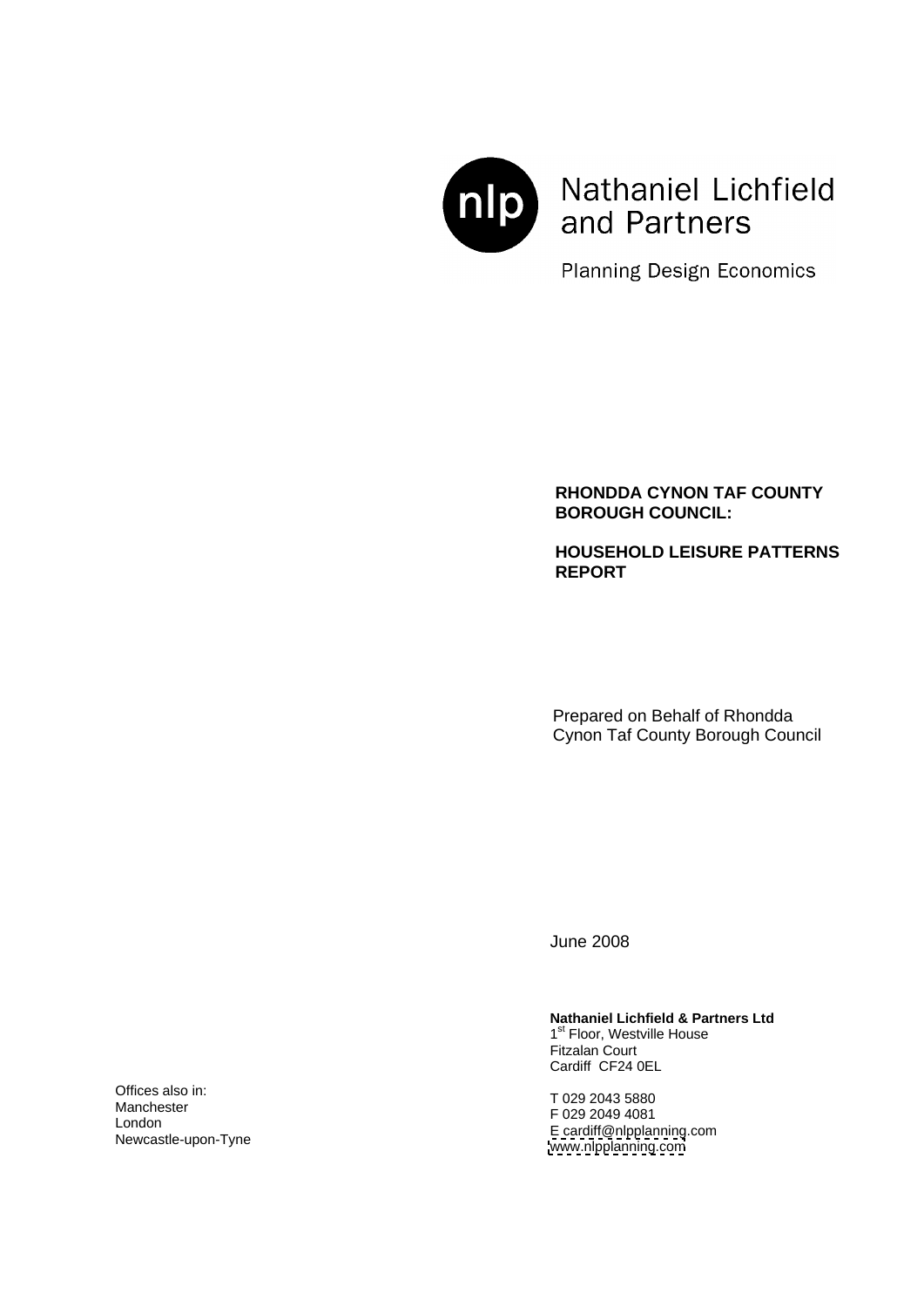## **CONTENTS**

| 1.0 |  |
|-----|--|
|     |  |
| 2.0 |  |
|     |  |
|     |  |
|     |  |
|     |  |
|     |  |
|     |  |
|     |  |
|     |  |
|     |  |
|     |  |
| 3.0 |  |
|     |  |
| 4.0 |  |
|     |  |
|     |  |
|     |  |
|     |  |
|     |  |
|     |  |
|     |  |
|     |  |
|     |  |
|     |  |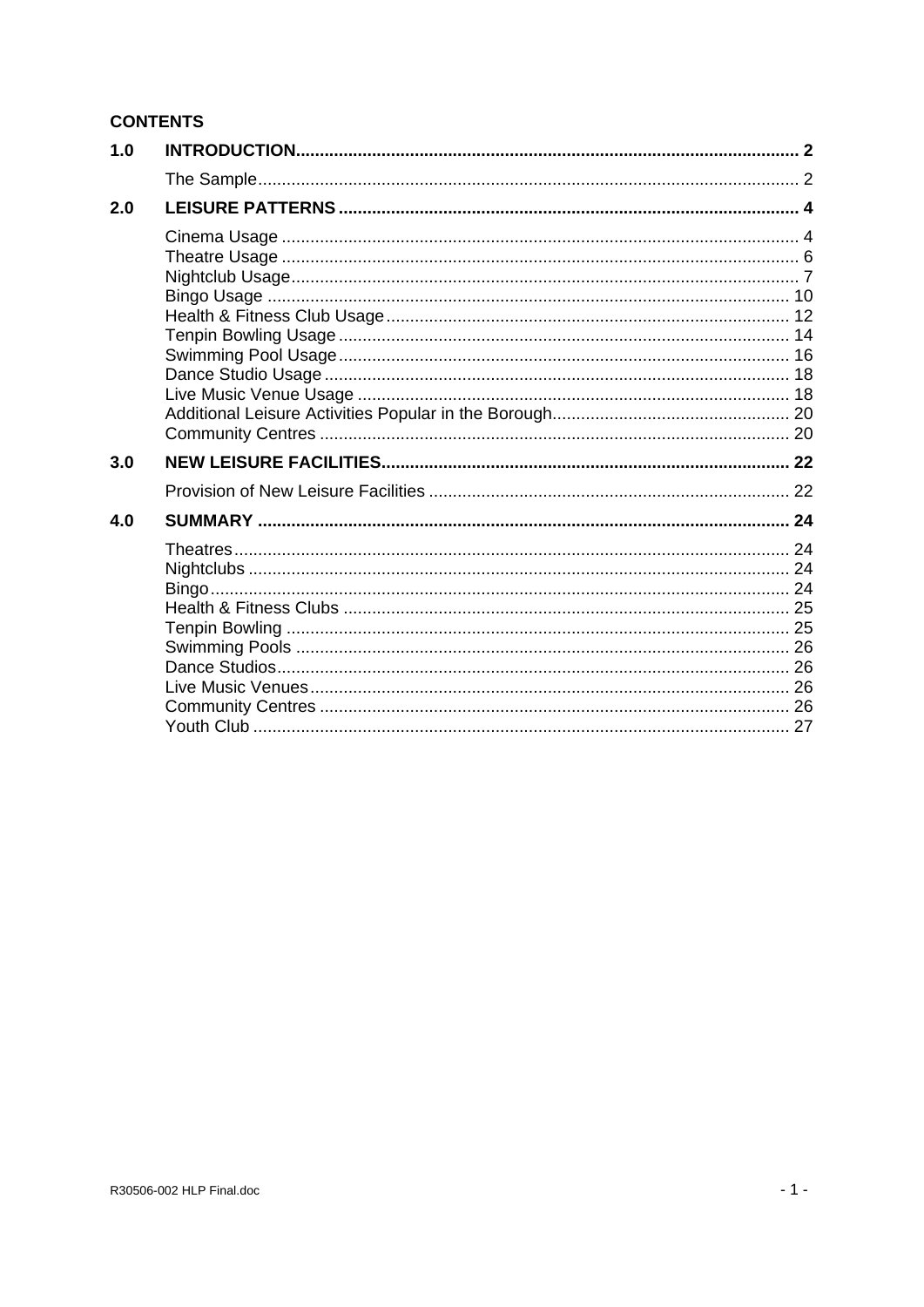#### **1.0 INTRODUCTION**

1.1 NLP have been commissioned by Rhondda Cynon Taf County Borough Council to prepare an Indoor Leisure Needs Assessment for the Borough. As part of this study a household survey was conducted within which 500 local residents were questioned.<br>This report examines the results of this survey with the key aim to provide an indication of the existing household leisure usage patterns within the Borough. The full survey results are attached in Appendix A and a plan of the study area is provided in Appendix B.

#### **The Sample**

- 1.2 The study area broadly corresponds with the unitary authority boundary and has been divided into four zones. Zone 1 is located in the north of the Borough and contains the main settlements of Aberdare and Hirwaun. Zone 2 is located to the West of the Borough and incorporates the settlements of Ferndale, Treorchy, Treherbert, Tonypandy and Clydach Vale. Zone 3 is located to the east of the Borough and borders parts of Merthyr and Caerphilly. The main settlements in this zone are Pontypridd, Abercynon and Mountain Ash. Finally, Zone 4 covers the southern most part of the Borough which includes the settlements of Llantrisant, Pontyclun, Llanharan and Talbot Green.
- 1.3 Within the four zones 500 people were surveyed. The representation within each zone was determined based on the size of the resident population. The exact sample sizes for each zone are set out in the table below:

| <b>Zone</b>     | Sample Size      |
|-----------------|------------------|
| 14.             | 86               |
| ∩י              | 183              |
| <u> २</u><br>ιυ | 108              |
| <b>14</b>       | 123 <sub>1</sub> |
| Total           | 500              |

- 1.4 In order to make sure the results were robust it was ensured that the sample was representative of the Borough by gender, age and socio-economic status.
- 1.5 The ratio of female to male respondents was approximately 56:44 although this varied marginally between the four zones.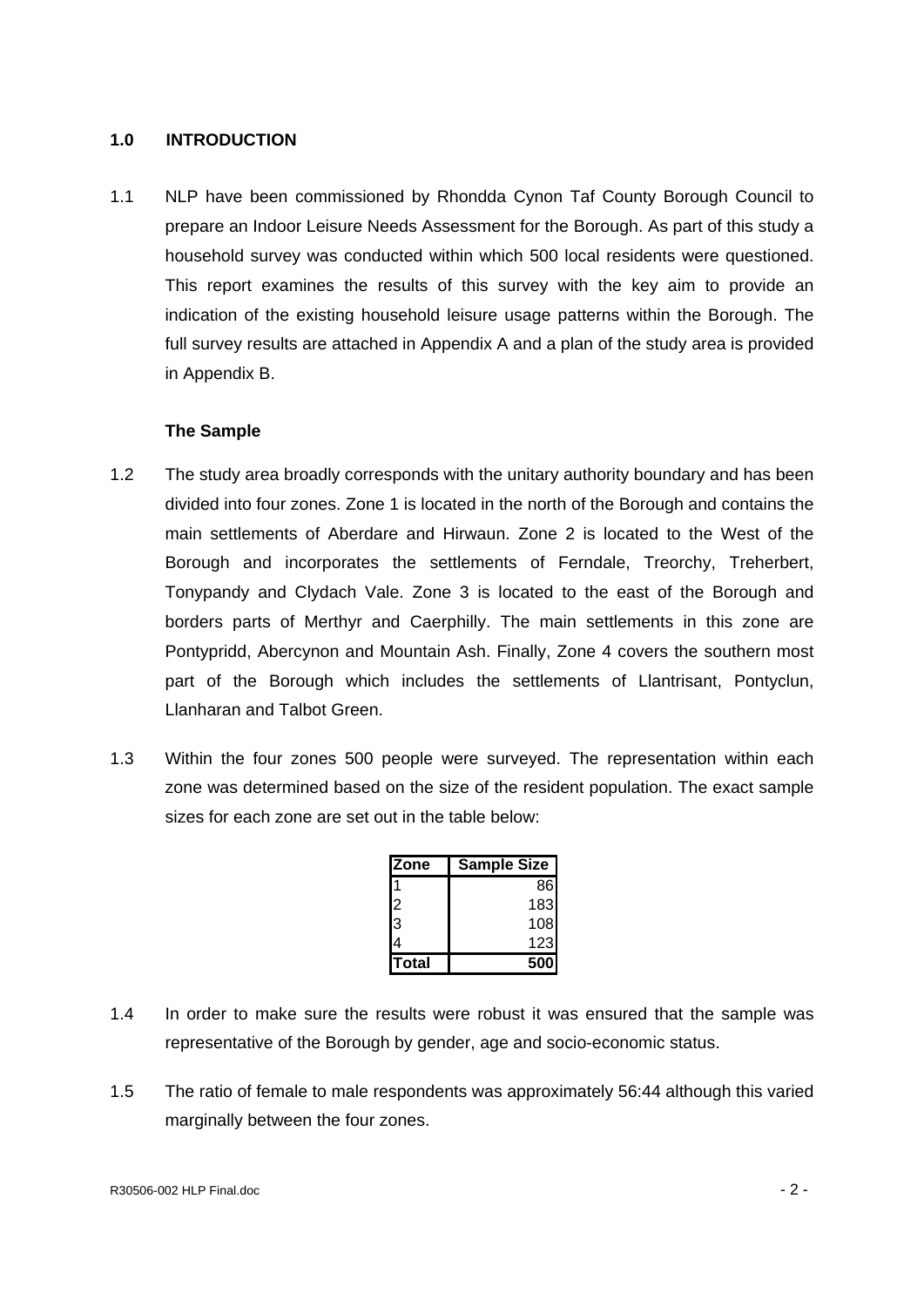- 1.6 The survey provided six different age categories for the respondents. The largest representation came from the 35-44 category (22%), followed by 45-54 (21%), 65+ (21%), 55-64 (15%), 25-34 (14%) and 18-24 (7%). The results per zone are relatively evenly split. Whilst there would appear to be fewer 18-44 year olds and more 45-64 year olds in Zone 4 compared to the other three zones, it is not expected that this would significantly impact on the results.
- 1.7 The survey used the standard definition of socio-economic grouping which splits employment into six categories. It can be confirmed that the survey was closely representative of the socio-economic grouping as per the 2001 census results for RCT and is therefore considered to provide a robust sample.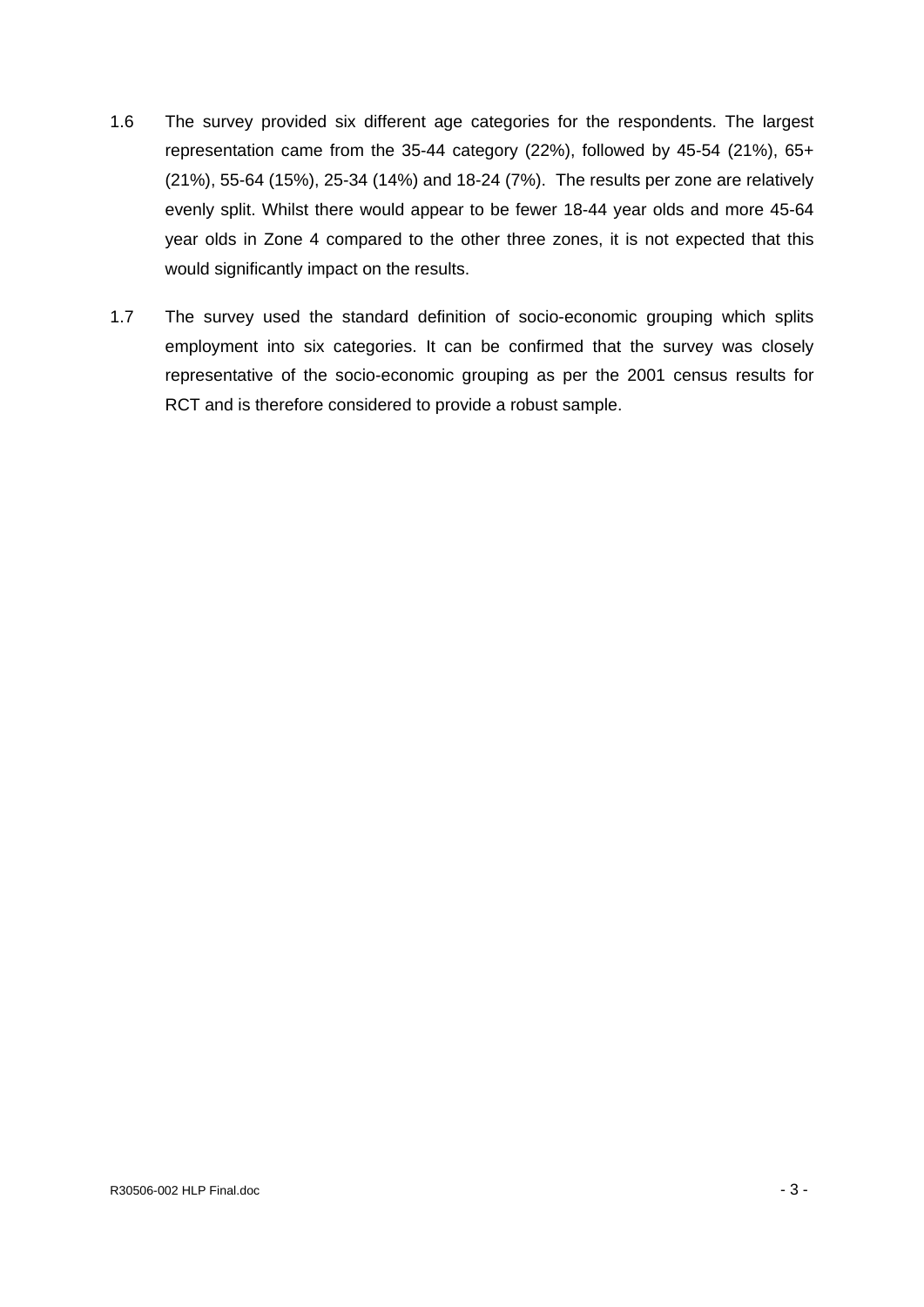#### **2.0 LEISURE PATTERNS**

2.1 This section analyses the survey results regarding the destination and frequency of visits to various indoor leisure facilities. Colour plans of the Borough indicate the participation rate by zone and rates of outflow where the leisure activity takes place outside of the Borough.

#### **Cinema Usage**

- 2.2 The survey indicated that approximately 64% of respondents or a member of their household visit cinemas with the remaining 34% of respondents stating that they never go to the cinema. The average visitation rate for those who do visit cinemas is approximately 10 visits per year.
- 2.3 Cinema visitation was relatively even throughout the four zones although Zone 3 had the lowest visitation rate at 58% and Zone 4 had the highest at 69%. The fact that Zone 4 had the highest visitation rate is probably largely due to the number of cinemas within the catchment area, with the multiplex cinemasin both Cardiff and Bridgend and also the Showcase cinema at Nantgarw.



 2.4 The most popular cinema destination for the study area as <sup>a</sup> whole was the Showcase cinema at Nantgarw with 63% of respondents stating that this was the last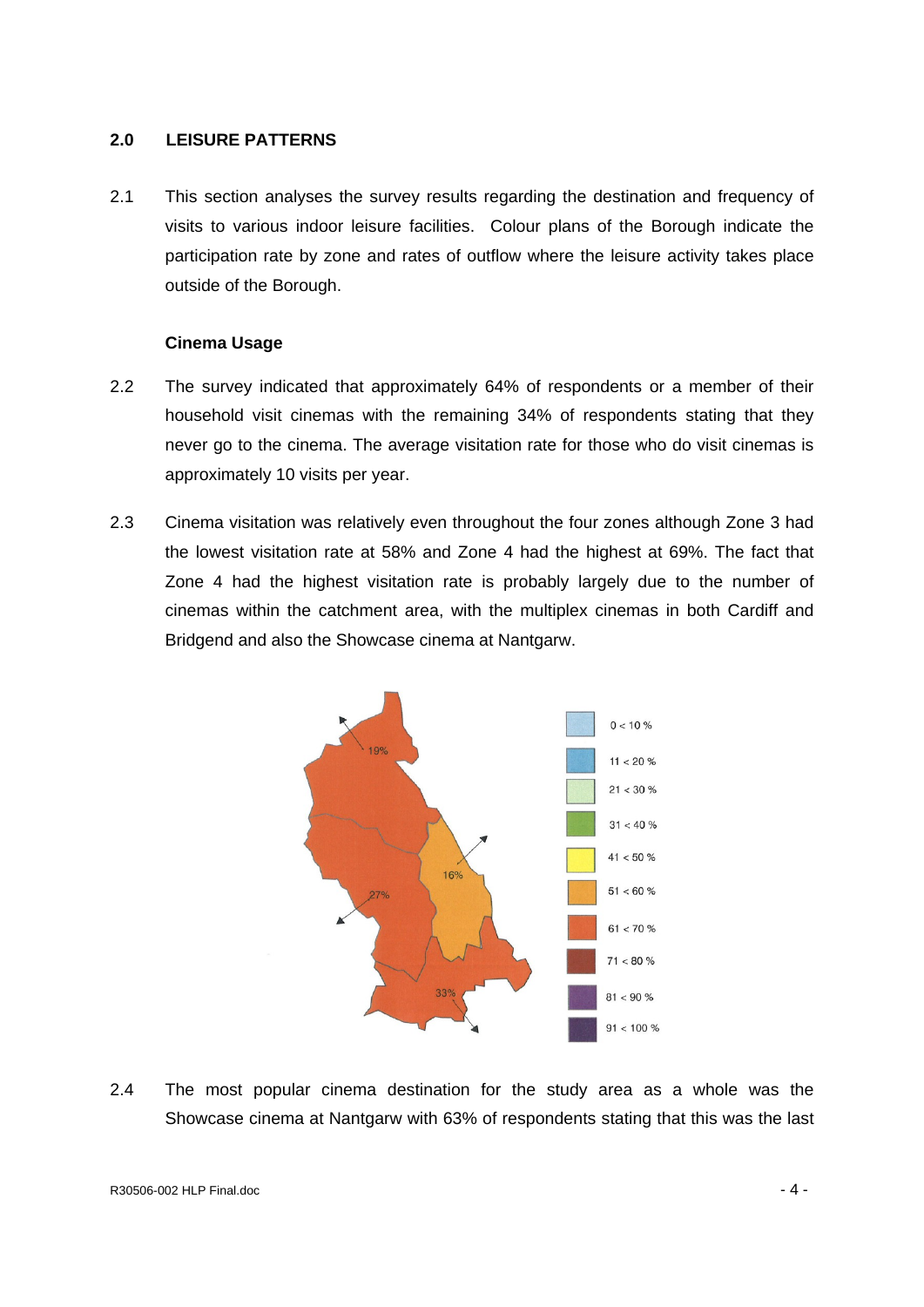cinema they had visited. This was followed by the Odeon in Bridgend (11%) and Cineworld in Cardiff City Centre (6%).



- 2.5 For each zone the most popular cinemas were:
	- **Zone 1:** Showcase Cinema, Nantgarw was the most popular at 55% followed by The Coliseum in Aberdare (10%), Cineworld in Cardiff City Centre (7%) and UCI in Swansea (7%).
	- **Zone 2:** Again the most popular destination was Nantgarw (58%) followed by the Odeon in Bridgend (18%) and the Parc & Dare Theatre in Treorchy (8%).
	- **Zone 3:** The most popular cinema for Zone 3 by a significant margin was the Showcase cinema in Treforest (81%) followed by Cineworld in Cardiff (8%).
	- **Zone 4:** The Showcase cinema was also the most popular destination for Zone 4 with 61% of respondents visiting this cinema followed by the Odeon in
- Bridgend (14%) and Cineworld in Cardiff (7%).<br>2.6 From the above survey data it would appear that the most popular cinema destination is the Showcase cinema at Nantgarw. Overall, 71% of all cinema visits were retained within the Borough with only 26% of visits leaking to cinemas outside the boundary and 4% of people unable to recall where they last went to the cinema.
- R30506-002 HLP Final.doc 5 2.7 The most significant amount of trade leakage was from Zone 4 with 33% of respondents visiting a cinema outside the Borough followed by Zone 2 (27%), Zone 1 (19%) and Zone 3 (16%).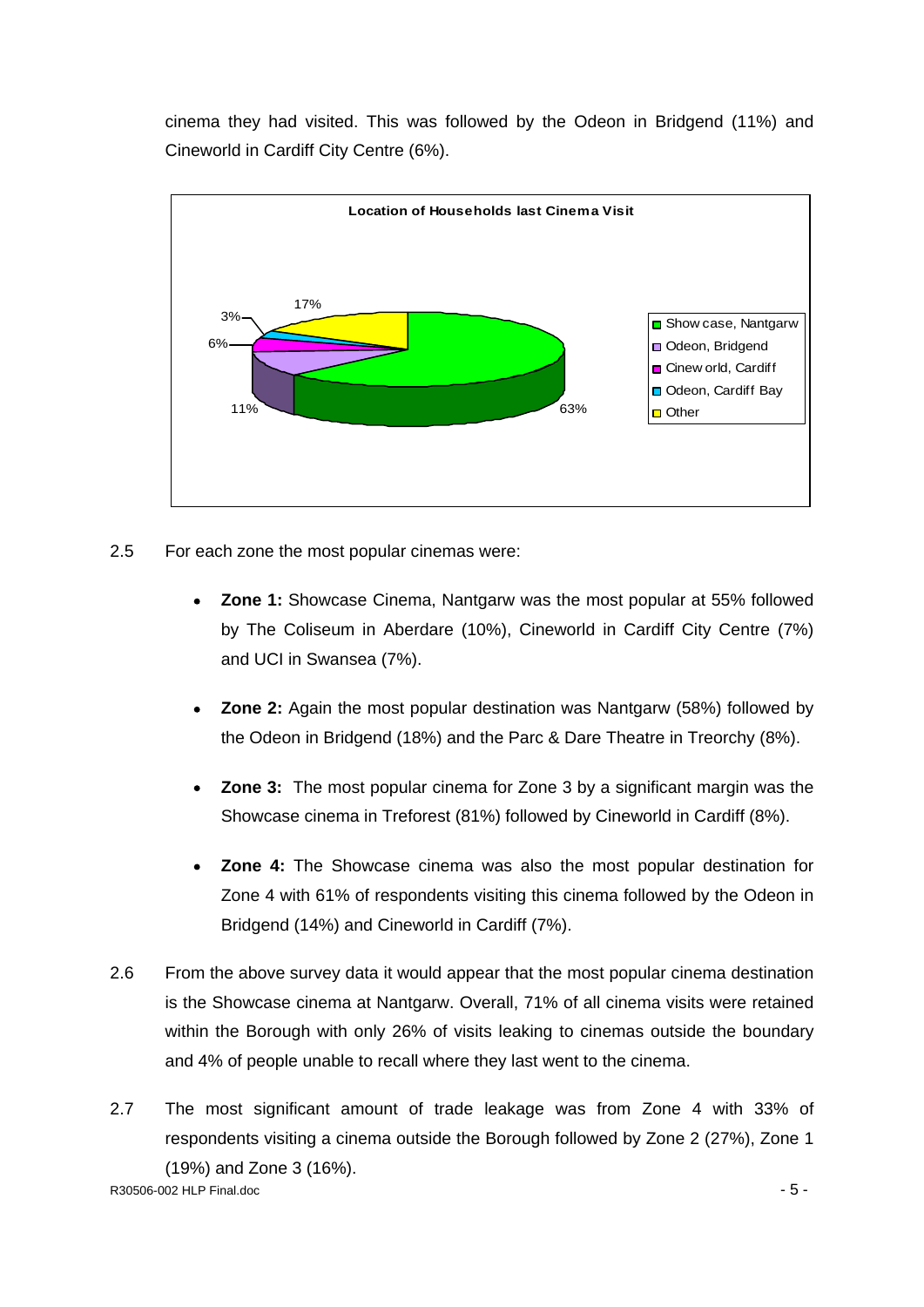#### **Theatre Usage**

2.8 The number of respondents who stated that they or a member of their household went to the theatre was approximately 44% with the remaining 66% stating that they never visit the theatre. Of these 44%, each respondent went to the theatre an average of 5 times per annum. Zone 4 contained the highest amount of theatre goers at 52% with Zone 2 containing the least at 37%.



Theatre in Cardiff City Centre (29%) followed by The Wales Millennium Centre (21%) and London Theatres (14%). This could therefore be a contributing factor to the high visitation rate in Zone 4 which is the most accessible of the zones to Cardiff.

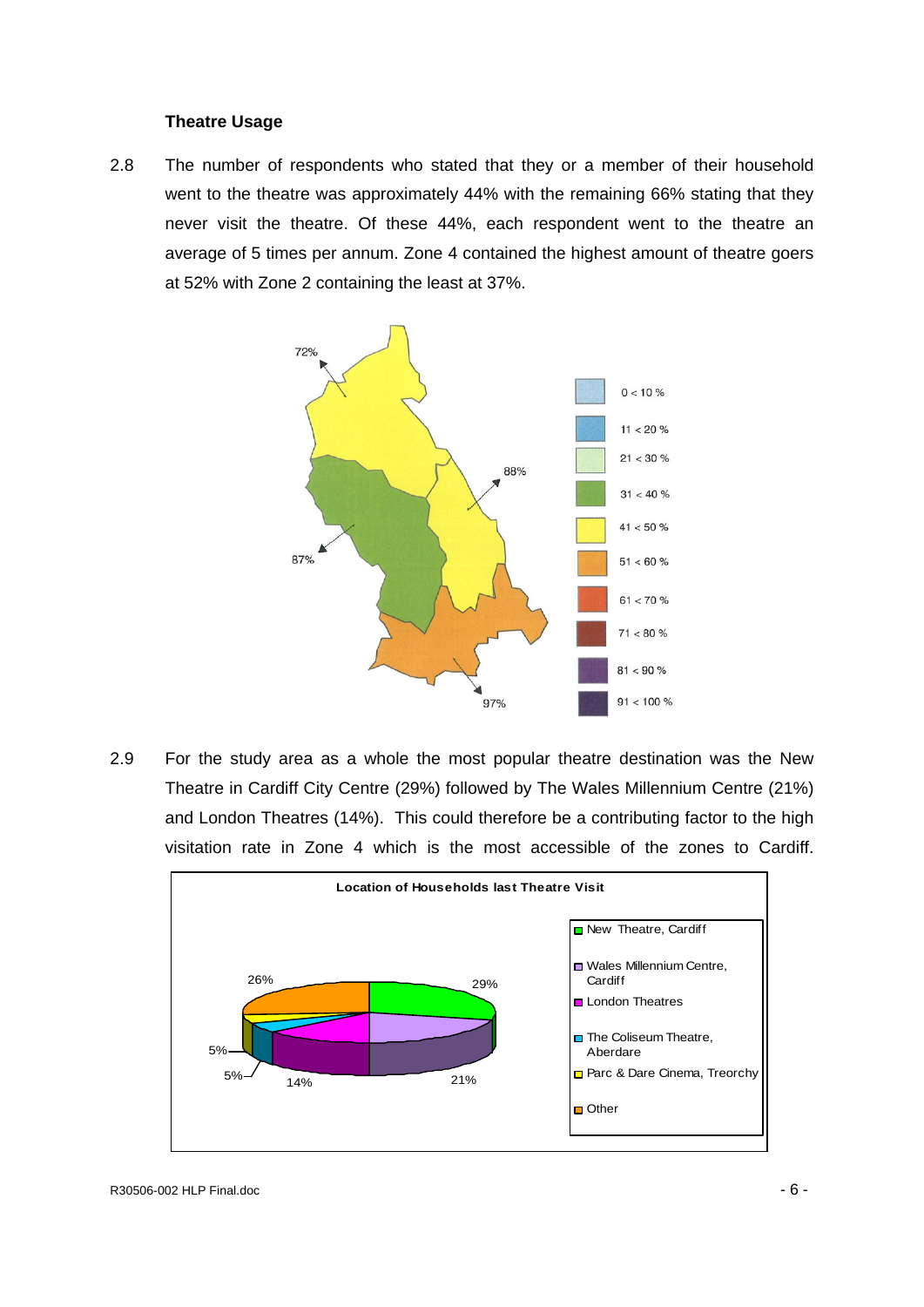- 2.10 For each zone the most popular theatres were:
	- **Zone 1:** The Coliseum in Aberdare was the most popular theatre destination (26%), followed by New Theatre in Cardiff (21%), Wales Millennium Centre in Cardiff Bay (18%) and London theatres (10%).
	- **Zone 2:** The majority of Zone 2 respondents visited the New Theatre (32%), followed by London theatres (17%), Wales Millennium Centre (15%) and the Parc & Dare Theatre in Treorchy (13%).
	- **Zone 3:** The most popular destination for theatre visits for Zone 3 respondents was the New Theatre in Cardiff (30%), followed by Wales Millennium Centre (18%), London theatres (10%) and the Muni Arts Centre in Pontypridd (8%).
	- **Zone 4:** The Wales Millennium Centre was the most popular theatre destination with 33% of respondents last visiting this theatre. This was closely followed by the New Theatre (31%) and London theatres (14%).
- 2.11 From the above survey data Cardiff would appear to be the theatre destination of choice for the majority of respondents followed by London. Overall, only 12% of theatre visits were retained within the Borough with 5% of respondents visiting The Coliseum in Aberdare, 5% going to Parc & Dare in Treorchy and 2% visiting the Muni Arts Centre in Pontypridd.
- 2.12 Therefore in total, 81% of visits are occurring in destinations outside the Borough such as Cardiff, London and Swansea. The remaining 7% of respondents could not recall where they last went to the theatre.
- 2.13 The biggest leakage of trade came from Zone 4 with 97% of theatre visits occurring outside the Borough. The biggest retention was Zone 1 although 72% were still visiting theatres elsewhere. This retention was largely due to the fact that The Coliseum theatre is located within Zone 1.

#### **Nightclub Usage**

2.14 The household survey indicated that approximately 26% of respondents or a member of their household visit nightclubs with the majority indicating regular visits of more than once a month (15%). 74% of respondents stated that they never visit a nightclub.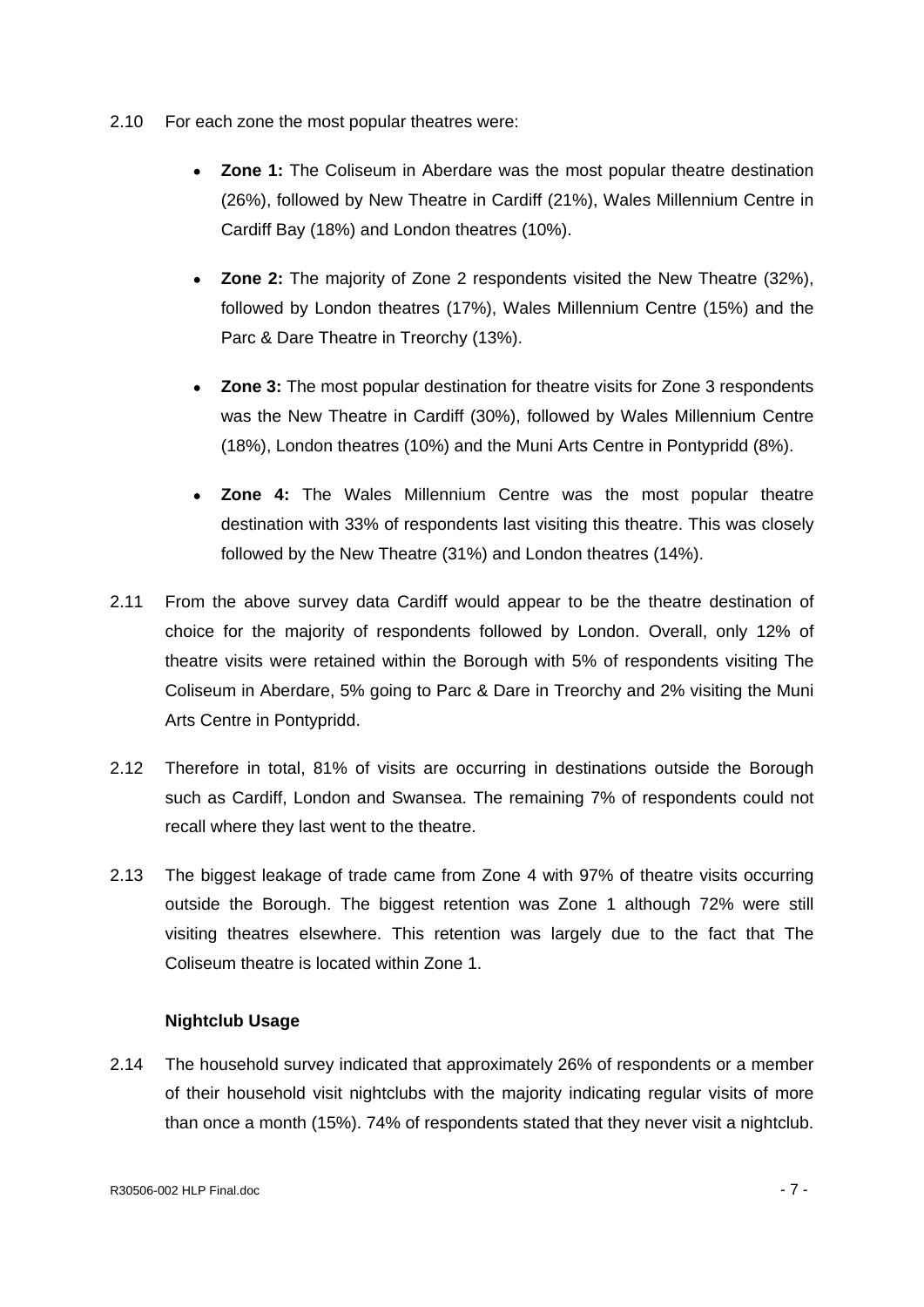household visits 12 times per year or once a month.



- za mand is to the four zones, Zone 2 contained the most respondents who visit nightclubs at<br>2.15 Of the four zones, Zone 2 contained the most respondents who visit nightclubs at 31%. The least number of respondents came from Zone 4 (20%). There is no clear explanation for this although only 34% of Zone 4 respondents are aged between 18 and 44 whereas in Zone 2 this figure was higher at 47%. It is therefore considered that the age of the respondents could have some bearing on these results.
- 2.16 For the study area as a whole, the most popular destination for nightclub visits was Cardiff (55%) followed by Pontypridd (13%), Swansea (9%) and Aberdare (7%).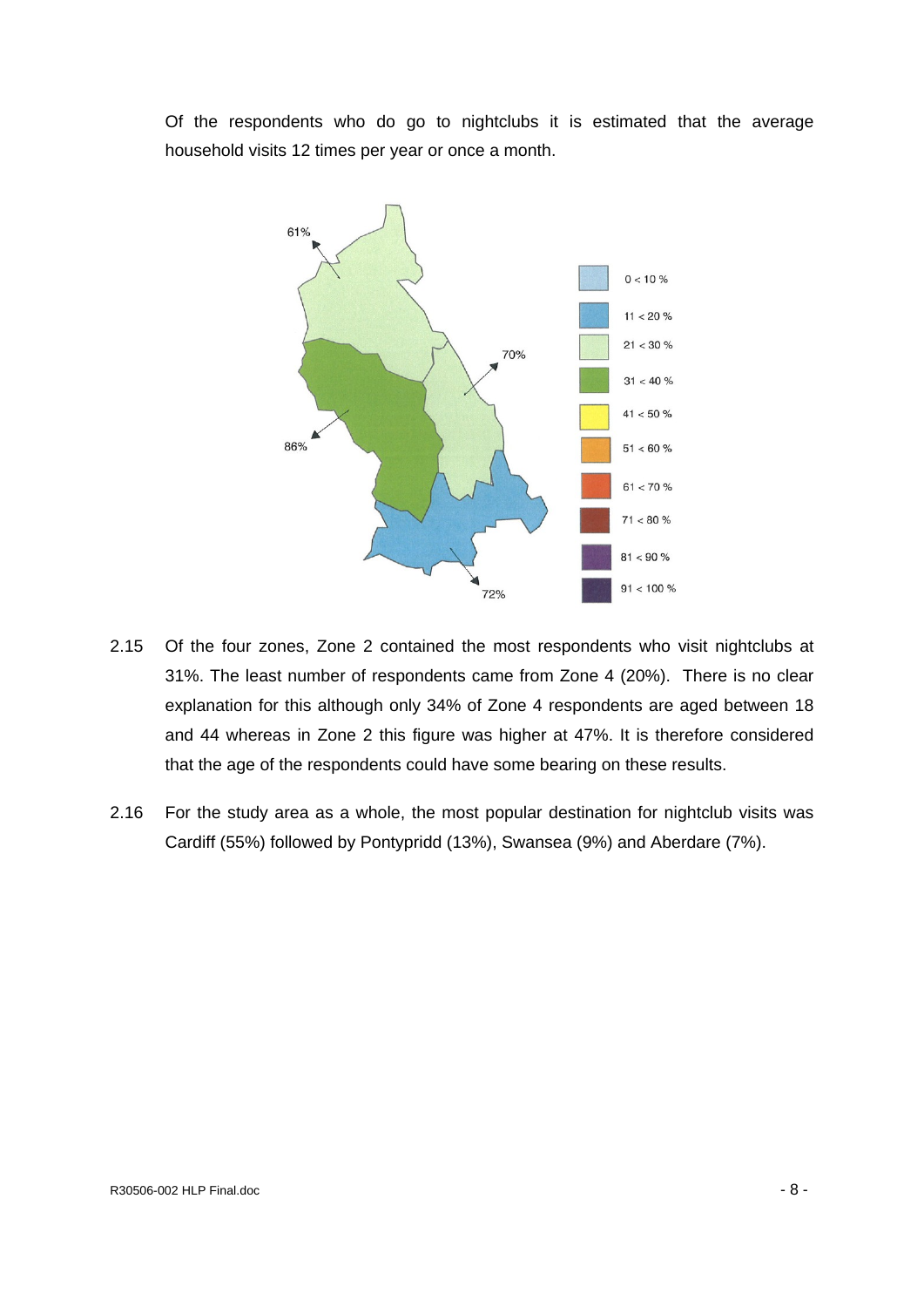

2.17 For each of the zones the popularity for each destination was as follows:

- **Zone 1:** Cardiff and Aberdare were the most popular destinations for nightclub visits for Zone 1 attracting 39% of respondents each. The only other stated destination was Swansea which attracted 22% of respondents.
- **Zone 2:** The majority of Zone 2 respondents last visited a nightclub in Cardiff (57%) followed by Pontypridd (9%), Swansea (7%) and Bridgend (5%).
- **Zone 3:** The most popular nightclub destination for Zone 3 respondents was Cardiff (56%) followed by Pontypridd (26%) and Swansea (11%).
- **Zone 4:** For Zone 4 respondents the nightclub destination of choice was Cardiff (60%) followed by Pontypridd (20%).
- 2.18 From the above survey data it is clear that the majority of respondents are travelling to Cardiff in order to visit nightclubs, which is most likely to be attributable to the choice of venues available within the city.
- 2.19 Overall, 25% of respondents visit nightclubs within the Borough. Pontypridd is the most popular destination followed by Aberdare and Porth. On this basis, 75% of people visit nightclubs outside the Borough. The biggest leakage of trade comes from Zone 2 (86% leakage/14% retention) and the Zone which retains the most is Zone 1 (39% retention/61% leakage).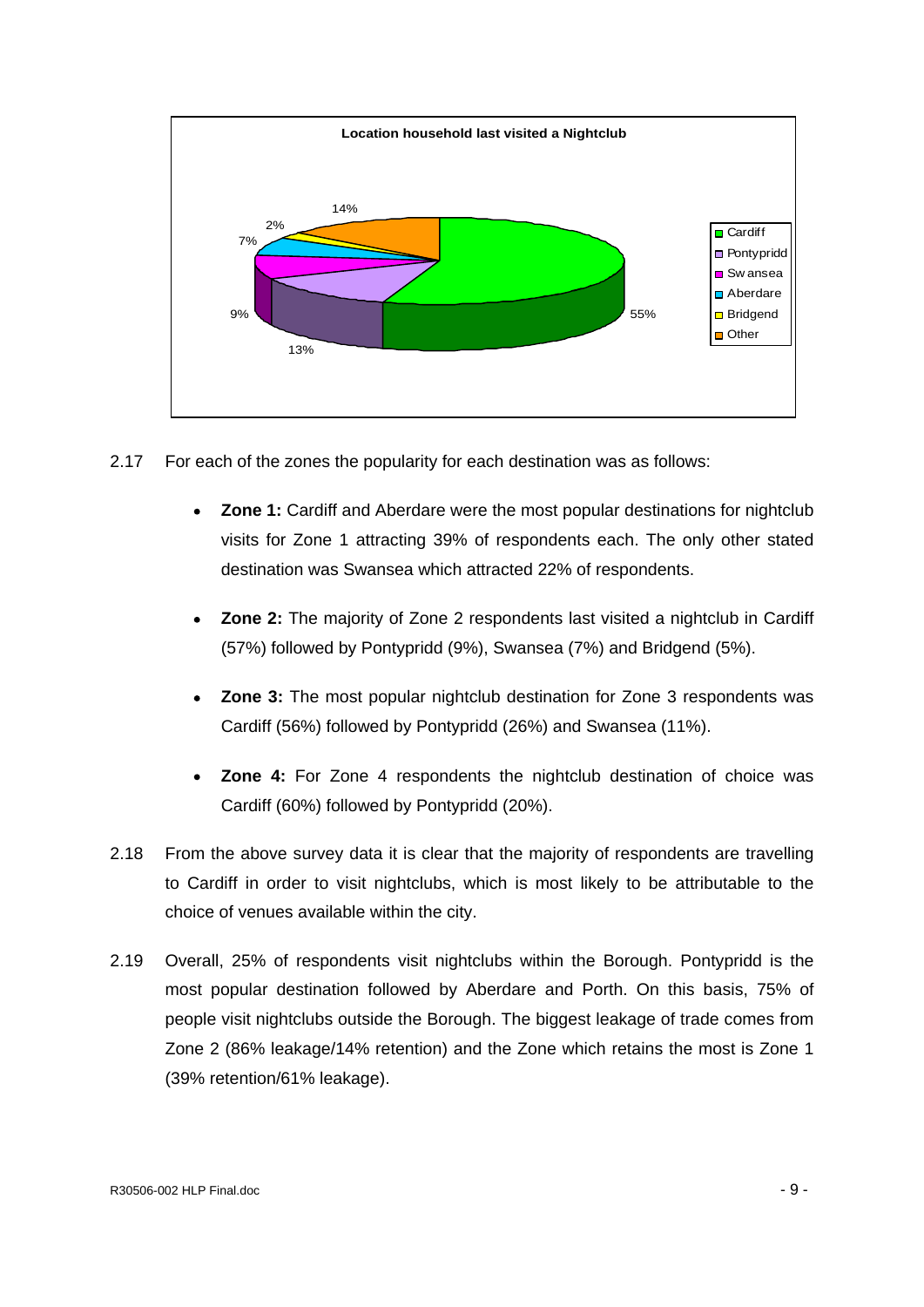- 2.20 The number of respondents who stated that they or a member of their household visited bingo halls was 15% (with 85% stating that they never visited). Of these respondents it has been calculated that the average household will visit 14 times per annum. Zone 3 had the highest number of respondents visiting bingo venues at 21% with Zones 1, 2 and 4 averaging 13-14%. Overall the participation rate is estimated to be 2.3 visits per annum per adult, compared with a national average of 1.75.
- 2.21 This higher number of visitors in Zone 3 is considered to be largely because there are bingo venues in both Mountain Ash and Pontypridd which are both located within this zone.



 2.22 For the study area as <sup>a</sup> whole the most popular bingo destination was Nantgarw (19%) followed by Pontypridd (12%) and Mountain Ash (9%).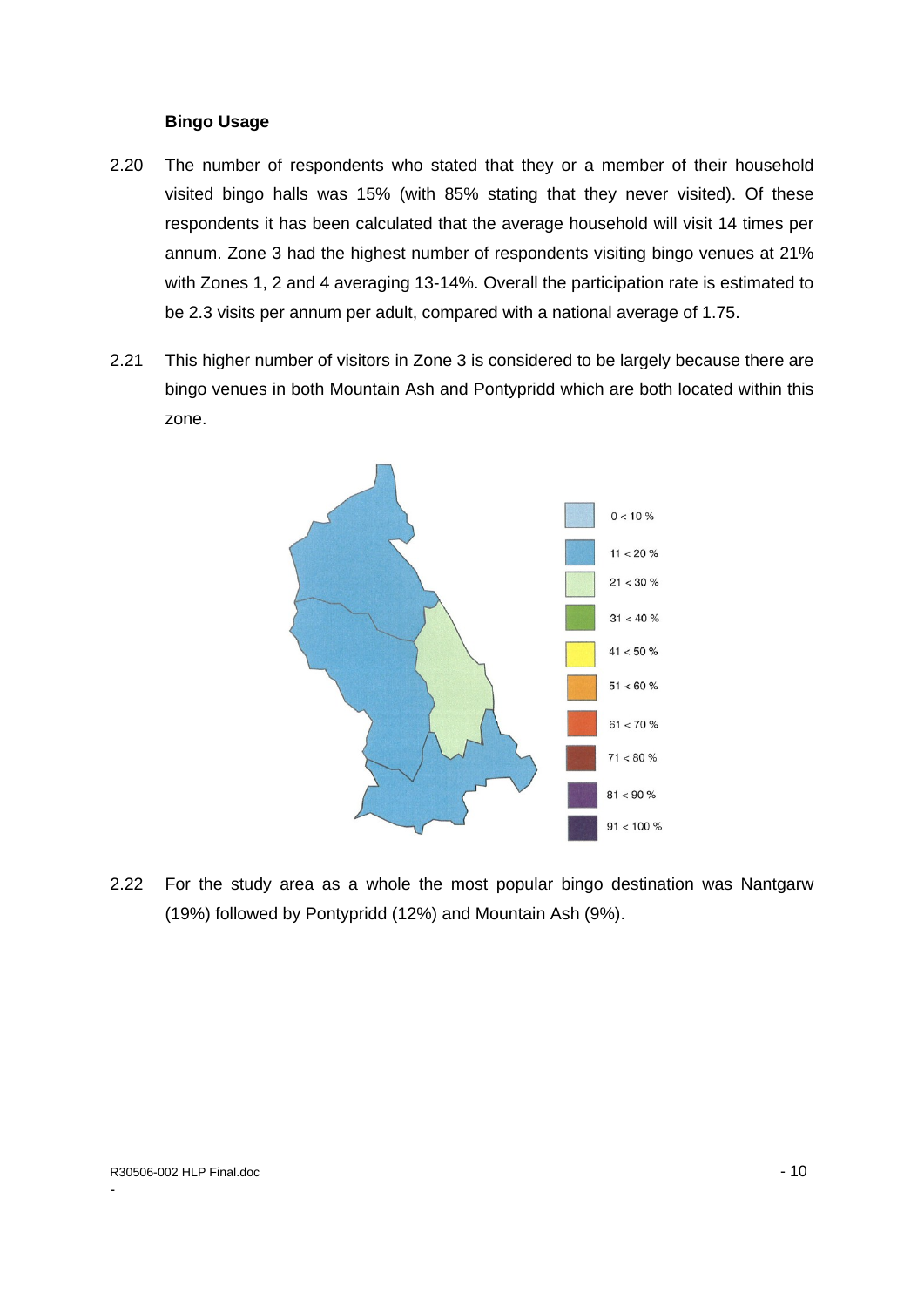

- 2.23 For each of the zones the most popular destinations were:
	- **Zone 1:** The majority of Zone 1 respondents went to Aberdare (46%) to play bingo followed by Merthyr Tydfil (27%).
	- **Zone 2:** The most popular destination for Zone 2 respondents was Tonypandy (21%) followed by Tonyrefail (17%) and Nantgarw (8%).
	- **Zone 3:** The destination of choice for Zone 3 respondents was Mountain Ash (30%) followed by Pontypridd (26%) and Nantgarw (22%).
	- **Zone 4:** The majority of Zone 4 respondents went to Nantgarw to play bingo (41%) followed by Bridgend (24%) and Pontypridd (18%).
- 2.24 From the above data it does not appear that people are willing to travel large distances to visit a bingo venue and tend to use the facilities closest to where they
- live. Over 72% of all bingo visits occurred within the Borough.<br>2.25 This retention rate does vary throughout the study area with Zone 3 retaining the highest amount of bingo visits at 83% whereas Zone 1 retains only 55% due to a large amount of its trade leaking to Merthyr Tydfil.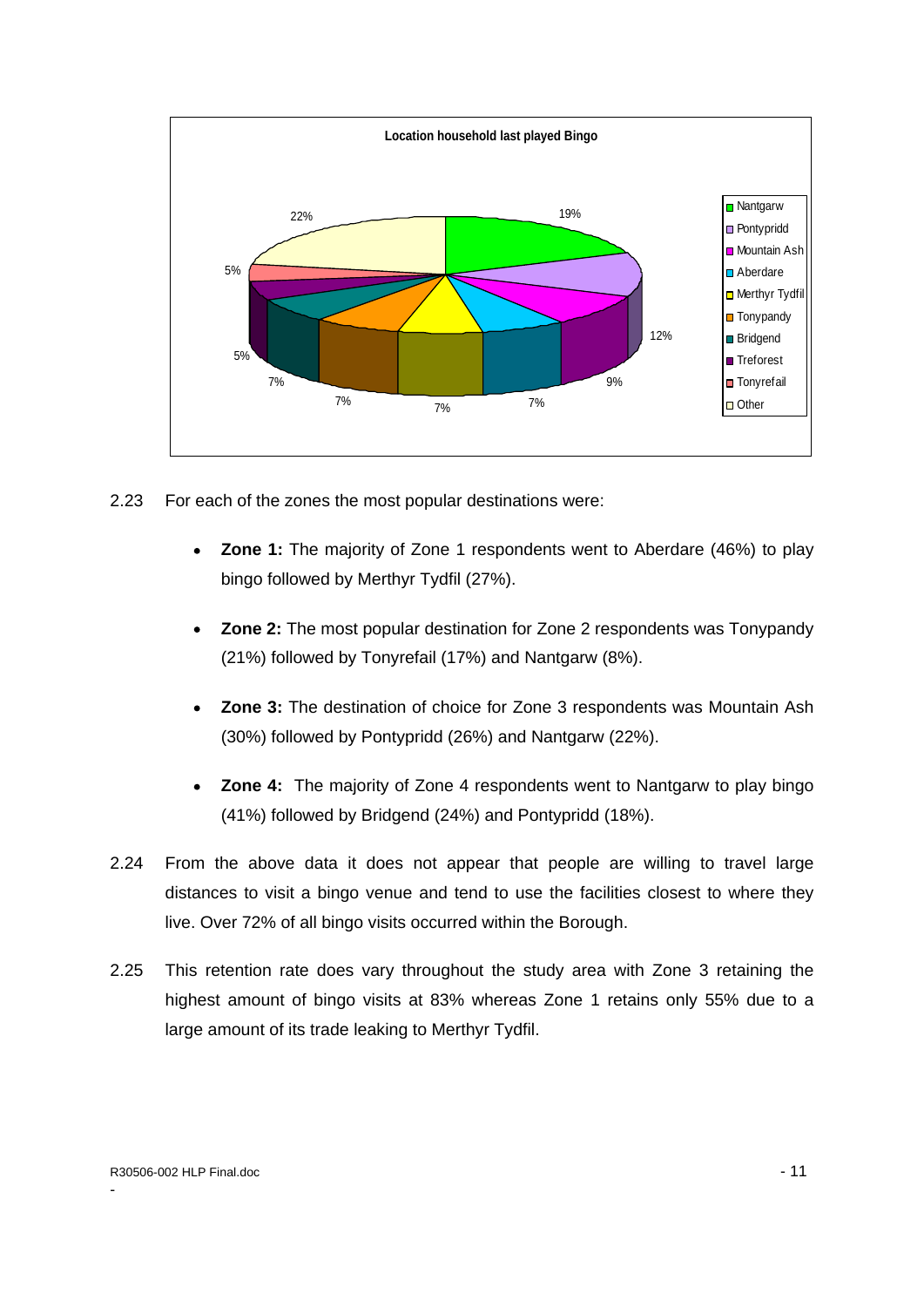2.26 The number of respondents who visit health and fitness clubs was 41% with the remaining 59% never visiting such clubs. Of the respondents who said they or a member of their household visit, the majority visit at least once a month. Within the study area the spread of the visitations within the four zones was fairly even with Zone 4 respondents visiting the most (44%) and Zone 3 respondents visiting the least (39%).



 2.27 For the study area as <sup>a</sup> whole there was <sup>a</sup> large spread of venues with the most popular destination being the Michael Sobell Sports Centre in Aberdare which attracted 12% of the respondents followed by Llantrisant Leisure Centre (9%) and Hawthorn Leisure Centre (6%).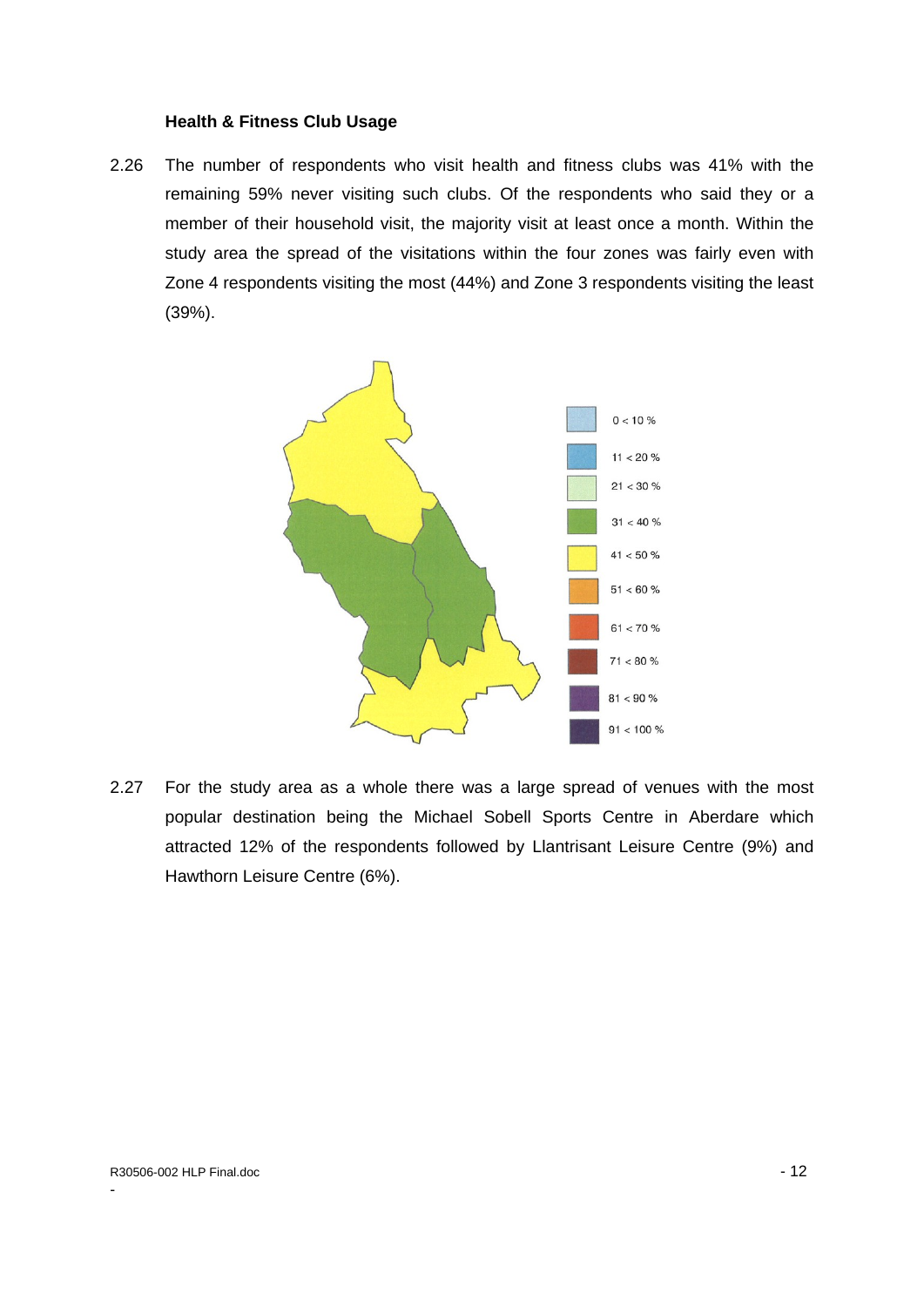

2.28 The most popular destinations by zone are as follows:

- **Zone 1:** The most popular health and fitness venue for Zone 1 residents was the Michael Sobell Sports Centre in Aberdare at a significant 60%. This was followed by JJB Fitness Club in Merthyr at 14%.
- $\bullet$ **Zone 2:** The majority of Zone 2 respondents visit local leisure centres at Tonyrefail (15%), Tylorstown (12%), Ystrad Mynach (8%), Llantrisant (8%) and Rhondda (7%).
- **Zone 3:** Zone 3 respondents also mainly visit their local leisure centres at  $\bullet$ Abercynon (24%) and Hawthorn (24%).
- **Zone 4:** The majority of Zone 4 respondents visit Llantrisant leisure centre  $\bullet$ (20%) followed by the Vale of Glamorgan Hotel (13%), Llantwit Fardre leisure centre (7%) and Miskin Manor Hotel (6%).
- 2.29 From the above data, although the Michael Sobell sports centre was named by a number of respondents this centre only really serves Zone 1. As with bingo it would appear that few people are willing to travel large distances in order to visit health and fitness clubs and as such each zone is predominantly served by a variety of different venues. Very few people appear to be travelling out of the Borough in order to visit these venues and therefore it is considered that retention within the Borough is high.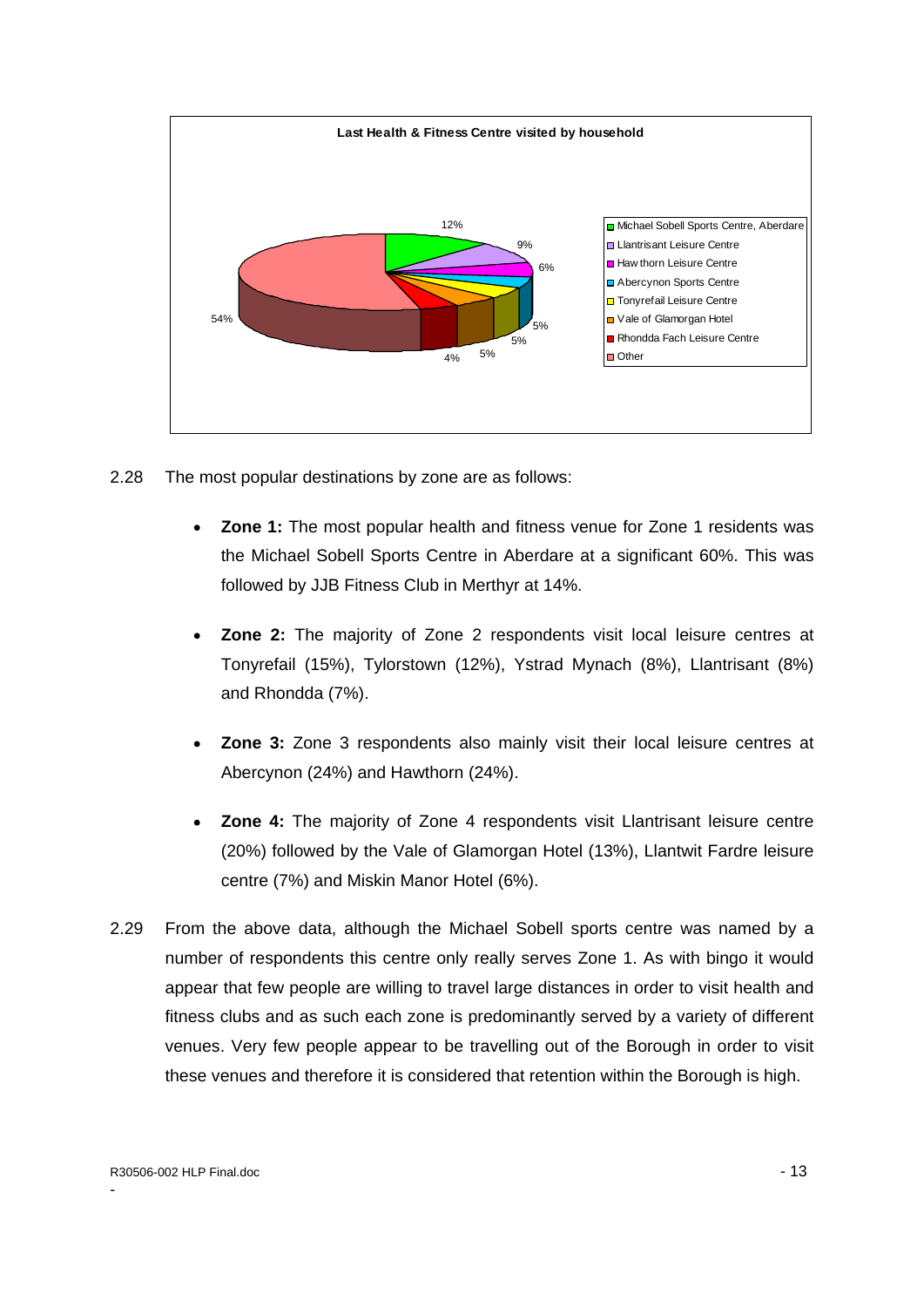- 2.30 One significant trend from the survey is the use of Council run sport and leisure centres (62%) over private clubs (38%) across the Borough, although the general trend was reversed in the more affluent Zone 4. However, it is considered that this is partially attributable to the lack of private clubs such as Fitness First, David Lloyd,
- Esporta etc within the Borough. 2.31 In addition, respondents were asked to rate the Council run facilities on four categories: convenience of location, quality of facilities available, range of facilities available and value for money. All zones gave positive responses to each question with the most positive responses for convenience of location (especially Zone 4) followed by value for money. The least positive comments were for quality of facilities in Zone 4.
- 2.32 Overall, the quality and range of facilities received equally positive responses.

#### **Tenpin Bowling Usage**

- 2.33 The number of respondents who stated that they or a member of their household go tenpin bowling was 38% with the remaining 62% stating that they never go. Of the respondents who said that they visit it has been calculated that the average frequency of visits is 7 times per annum. Within the study area the participation rate was relatively even with the most visits in Zone 1 (46%) and the least in Zones 3 and 4
- (35% each). 2.34 The household survey results indicate that for the study area as <sup>a</sup> whole the most popular tenpin bowling destination was Bowlplex at Nantgarw (59%) followed by Rhondda Bowl at Tonyrefail (17%) and Hollywood Bowl in Cardiff Bay (9%).

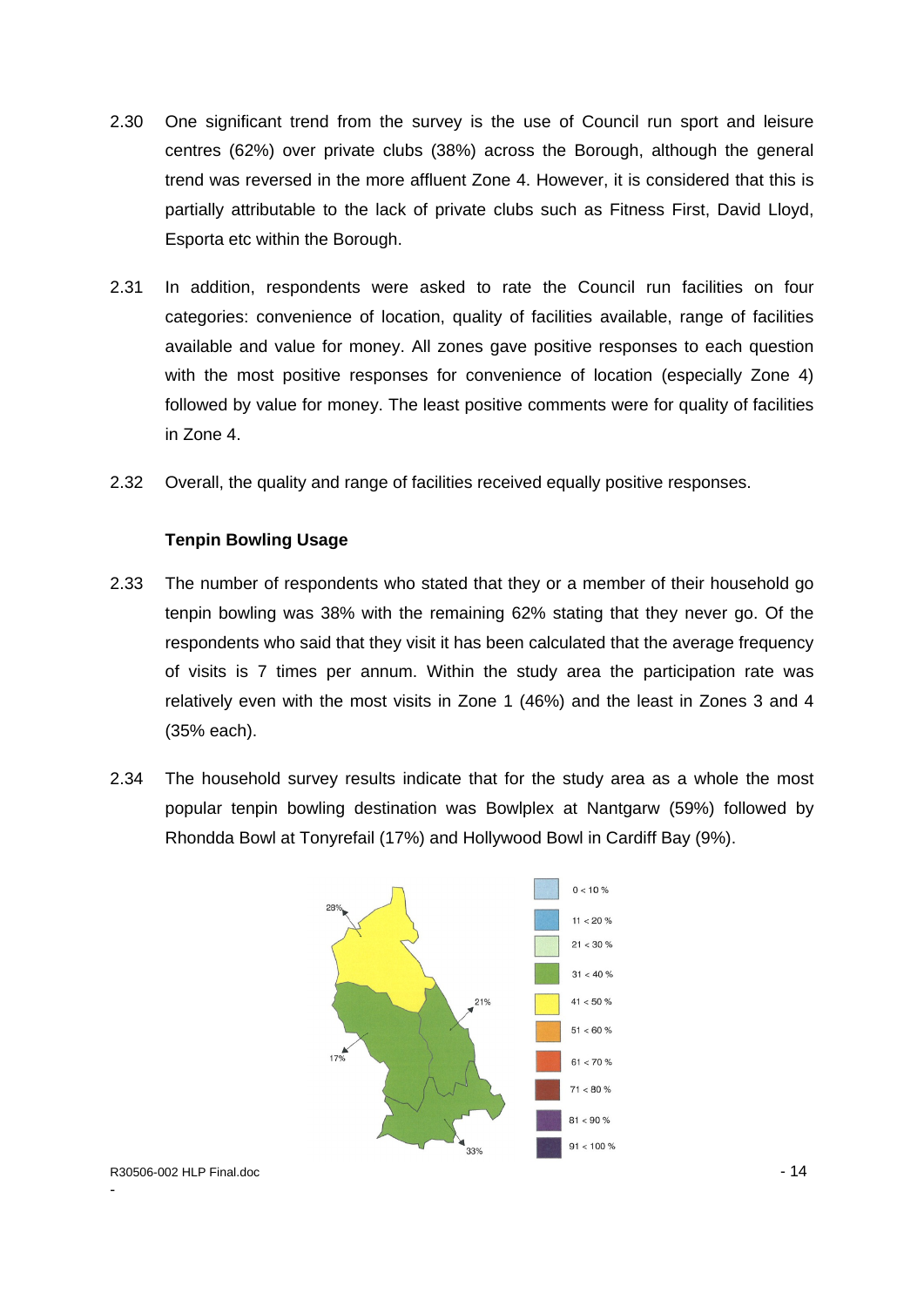

- 2.35 The most popular destinations by zone are as follows:
	- **Zone 1:** The majority of Zone 1 respondents visited Bowlplex at Nantgarw (73%) followed by Swansea tenpin bowling centres (15%).
	- **Zone 2:** The most popular destination for Zone 2 respondents was Nantgarw  $\bullet$ and Tonyrefail which both attract 41% of respondents each.
	- **Zone 3:** Zone 3 respondents tend to visit Bowlplex in Nantgarw to undertake tenpin bowling followed by Hollywood Bowl in Cardiff Bay (8%) and Tenpin on Newport Road in Cardiff (8%).
	- **Zone 4:** The majority of Zone 4 respondents visit Bowlplex at Nantgarw (58%)  $\bullet$ followed by Hollywood Bowl in Cardiff Bay (16%), Rhondda Bowl (7%) and Tenpin in Cardiff (7%).
- 2.36 From the above data it would appear that the majority of respondents who go bowling tend to visit Bowlplex at Nantgarw and Rhondda Bowl at Tonyrefail, both of which are located within the Borough. As a whole the study area retains 77% of tenpin bowling visits with the highest retention from Zone 2 at 83% and the lowest retention from Zone 4 at 67%.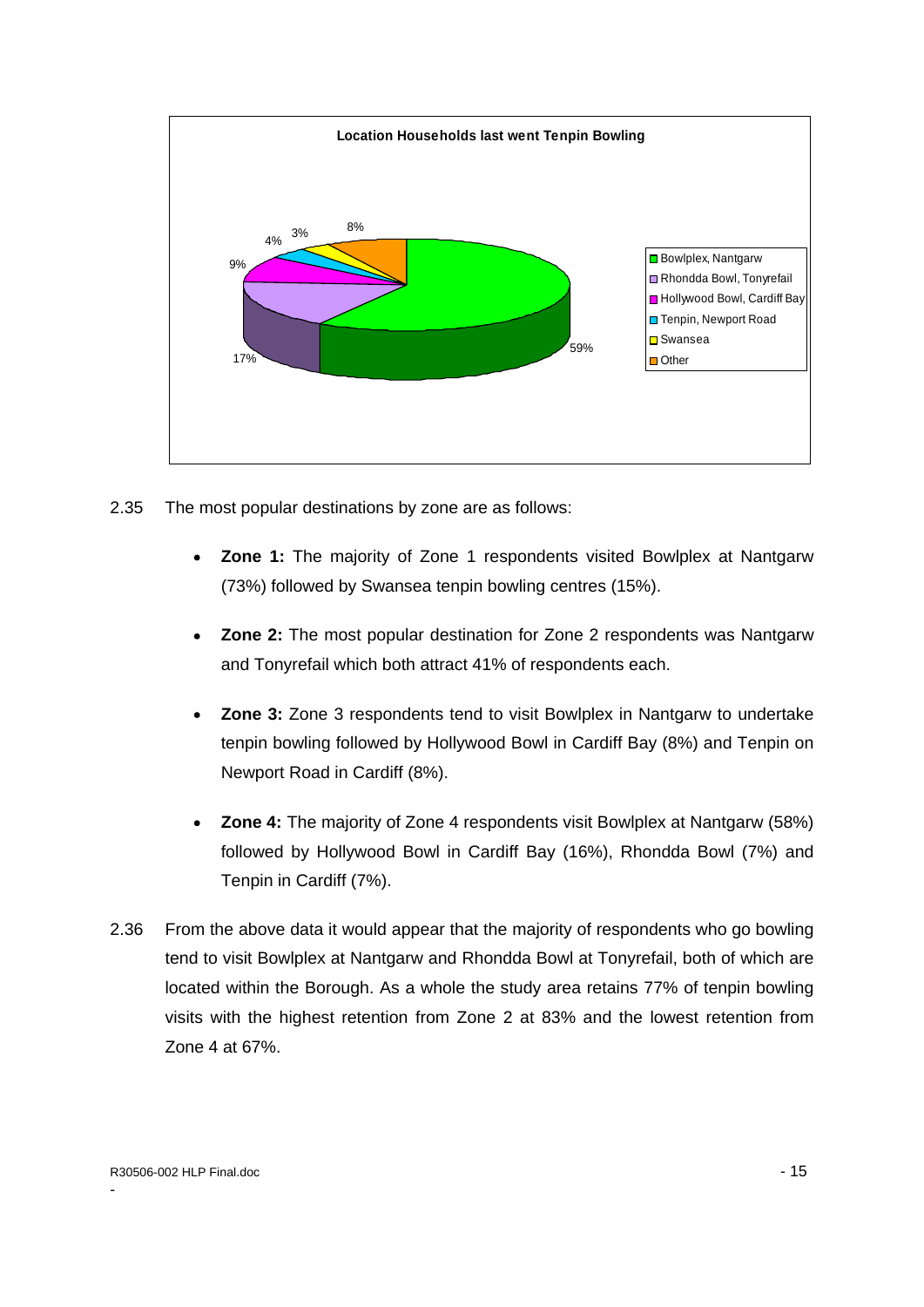#### **Swimming Pool Usage**

2.37 Of those surveyed 56% stated that they or a member of their household use swimming pools, with the remaining 44% of respondents stating that they never use swimming pools. From the 56% who use such facilities the average visitation rate is 14 times per annum making it one of the most regularly undertaken indoor leisure activities. Within the study area the spread of visits is relatively even between the four zones, with the highest proportion of visits occurring in Zone 1 (64%) and the least in Zone 3 (52%).



leisure centres/public pools in Aberdare (20%), Llantrisant (19%) and Porth (12%).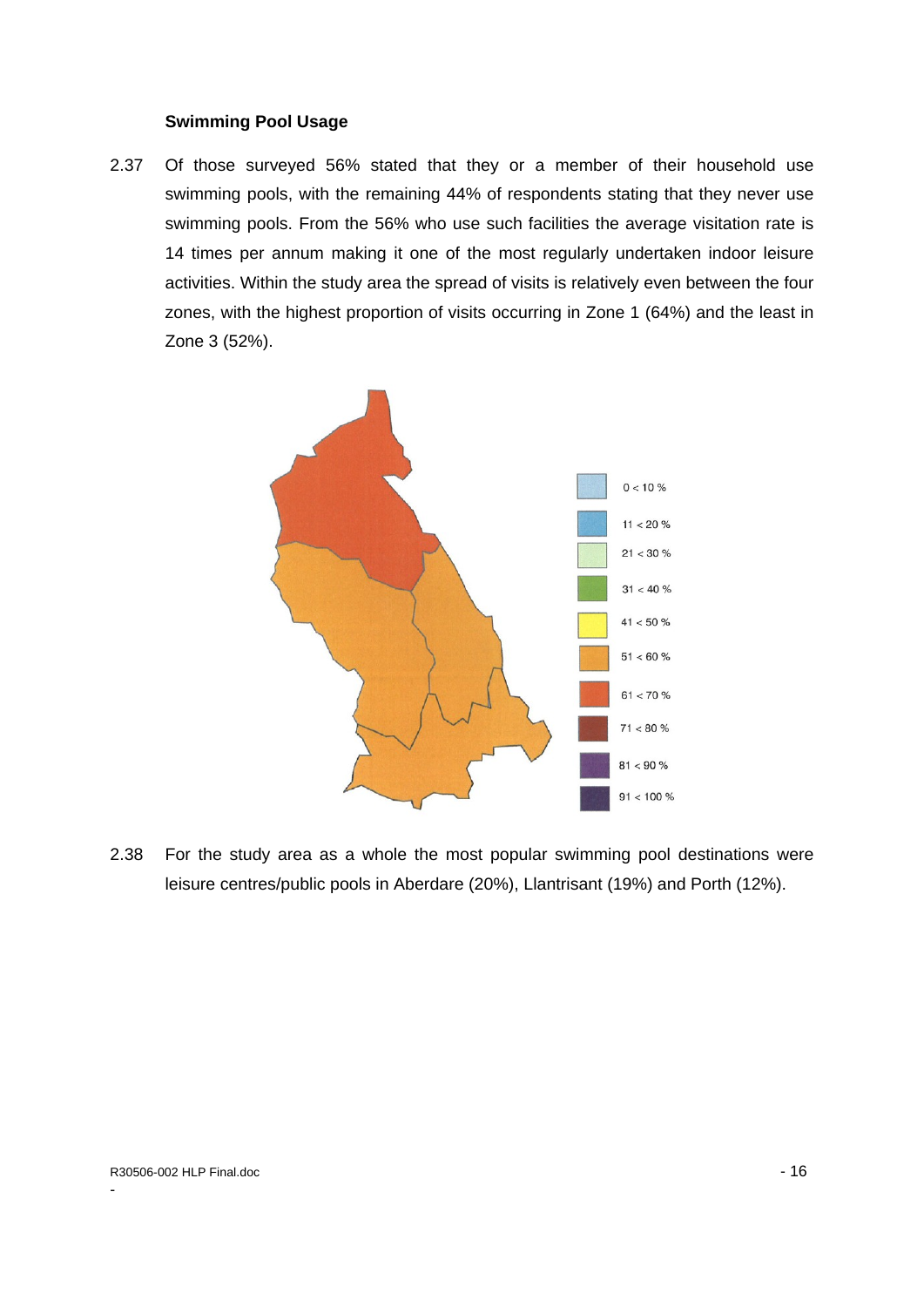

- 2.39 The most popular destinations by zone were as follows:
	- **Zone 1:** The only swimming pool to pull in a significant amount of respondents from Zone 1 was Aberdare which attracted 80%.
	- **Zone 2:** In Zone 2 the majority of respondents visited swimming pools at Porth  $\bullet$ (26%), Llantrisant (14%) and Rhondda (9%).
	- **Zone 3:** The most popular swimming destination for Zone 3 respondents was Hawthorn (21%) followed by Aberdare (20%), Abercynon (16%) and Porth (13%).
	- **Zone 4:** The majority of Zone 4 respondents stated that they last went swimming in Llantrisant (46%). The next most popular destinations were Hawthorn (11%) and Cardiff International Sports Village (10%).
- 2.40 The above survey data indicates that the respondents are able to undertake swimming in several locations near to their homes and therefore do not appear to travel great distances. In Zone 4 several respondents visited the ISV in Cardiff although this is considered to be a 'fun pool' which will attract people from greater distances. However, it is considered that the majority of local people go swimming within the Borough.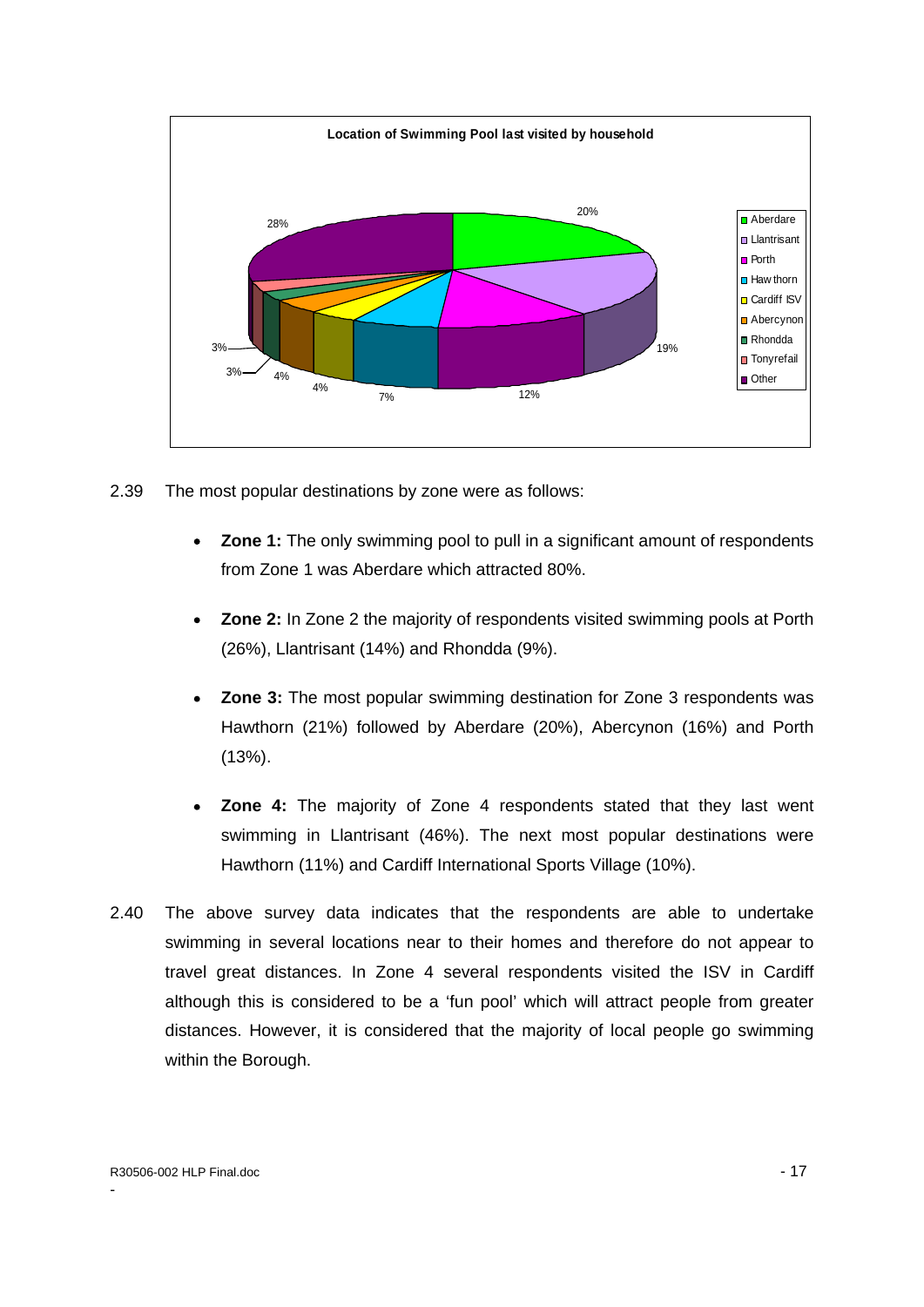- 2.41 The survey results have indicated that only 8% of respondents or members of their household visit dance studios with the remaining 92% never visiting. The majority of this 8% visit at least once a month. Between the zones, visits from Zone 2 (3%) were lower than in Zones 1, 3 and 4 (10-11%) which could potentially reflect poor opportunities for local residents to dance within this zone.
- 2.42 There were four locations for dance studios deemed most popular within the study area, each achieving a visitation rate of 5%. These were: Michael Sobell Sport Centre in Aberdare, Mountain Ash, Muni Arts Centre in Pontypridd and Llantrisant Community Hall. No centre appears to be used significantly more than any other in any of the zones.
- 2.43 The survey results suggest that those who participate in dance tend to go to local venues within the Borough with few people travelling any significant distance to visit a particular dance studio.

#### **Live Music Venue Usage**

2.44 The survey results indicate that 40% of all respondents or members of their households visit live music venues. The average visitation rate for those who go to live music venues is 8 times per annum.

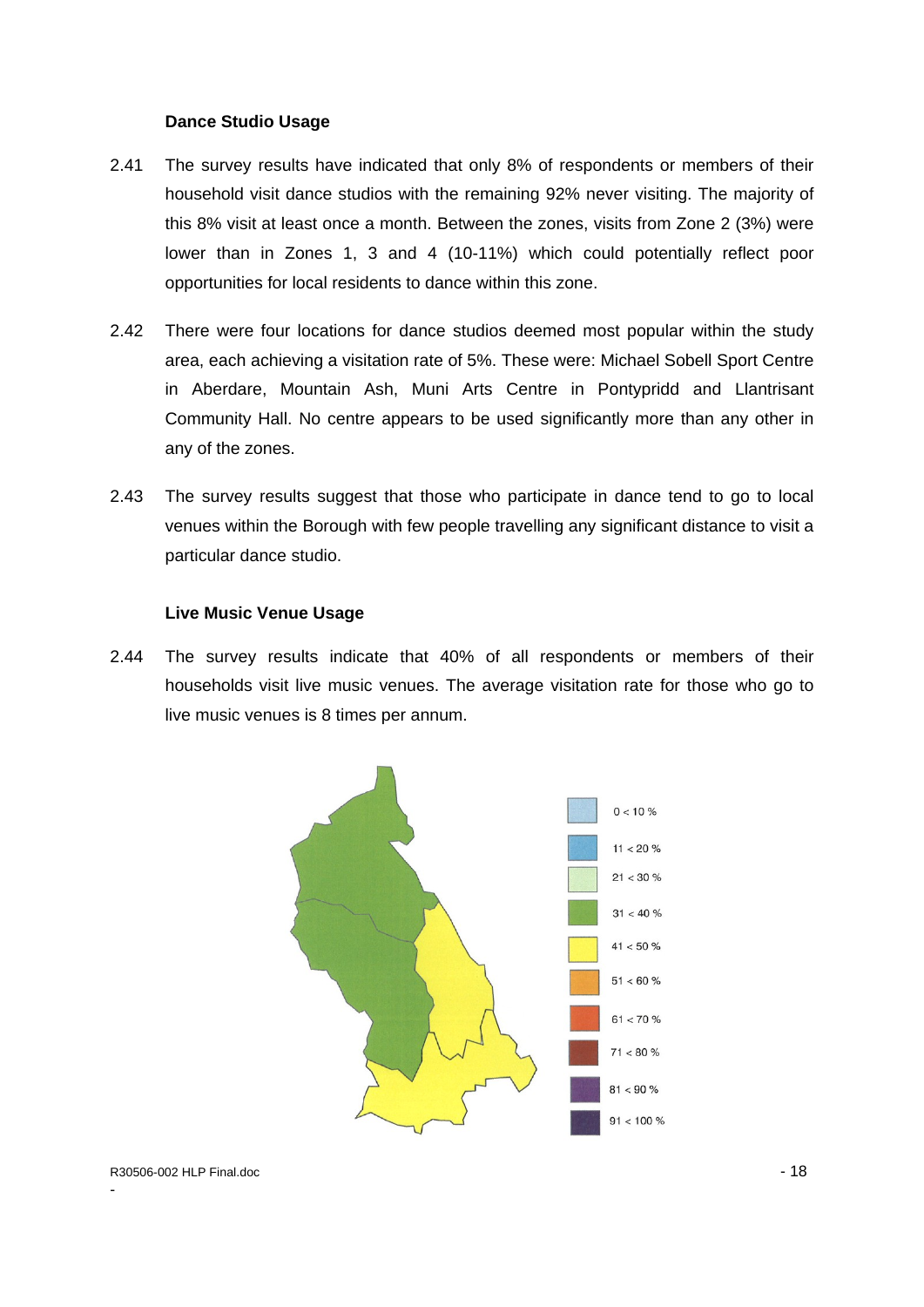2.45 For the study area as a whole the most popular destination for live music was the CIA in Cardiff which attracted 23% of all respondents. This was followed by other Cardiff based venues such as the Millennium Stadium (12%), St David's Hall (4%) and Cardiff University's Student Union (4%).



2.46 For the four zones the most popular destinations can be broken down as follows:

- $\bullet$ **Zone 1:** The CIA (23%) was the most popular live music venue for Zone 1 residents followed by St David's Hall, Cardiff Students Union, Swansea and the Coliseum Theatre in Aberdare (all 7%).
- **Zone 2:** The majority of Zone 2 respondents also stated that they last went to the CIA to see live music (23%) followed by the Millennium Stadium (6%) and Clwb Ifor Bach (6%).
- **Zone 3:** The most popular live music venue for Zone 3 respondents was the CIA (28%) followed by the Millennium Stadium (14%) and The Point in Cardiff
- Bay (6%).<br>**Zone 4:** The Millennium Stadium was the most popular live music venue for Zone 4 respondents with 24% last visiting this venue. This was followed by the CIA (19%) and Cardiff University's Student's Union (6%).
- R30506-002 HLP Final.doc 19 Annual 1990 1990 1990 1990 1990 1990 1990 1990 1990 1990 199 e de la construcción de la construcción de la construcción de la construcción de la construcción de la constru 2.47 From the above results it is clear that the majority of respondents travel to Cardiff for live music with only Zone 2 residents last visiting a local venue. It is considered that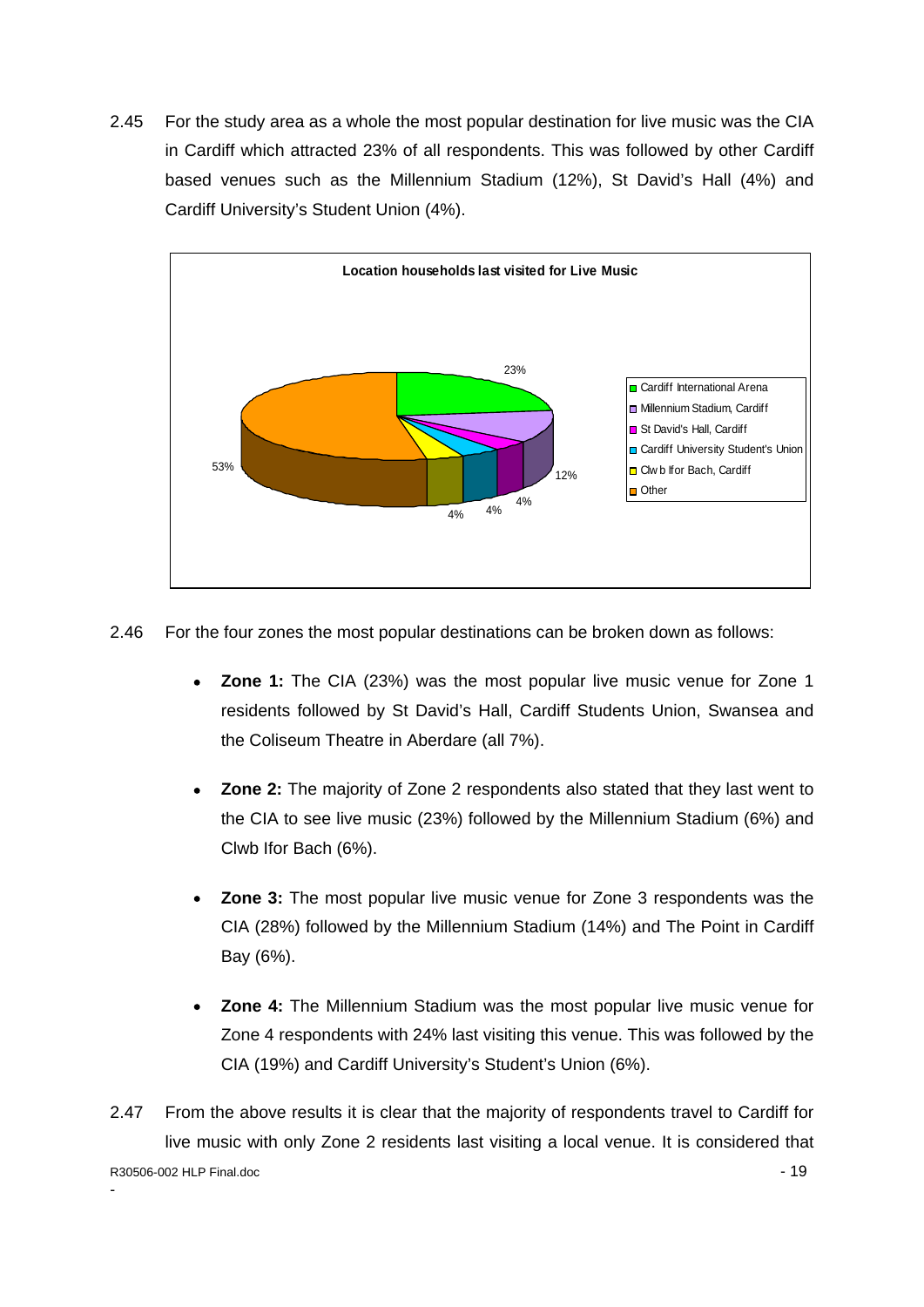the household names that these larger venues are able to attract is likely to be a significant factor in this trend.

#### **Additional Leisure Activities Popular in the Borough**

2.48 The survey asked respondents whether they or their family partake in any additional participatory arts activities. Of the 500 surveyed, 39% of respondents said that they did, with the most popular answers as follows: Arts & Crafts (16%), Dance (12%), Photography and Video Making (9%), Bands (8%), Choir (7%) and Music/drama groups (6%).

#### **Community Centres**

- 2.49 Respondents were asked to name the nearest local community centre to their home. The most significant finding from the answers provided was that across the study area as a whole, 32% could not answer the question. This 'don't know' answer was given most by Zone 1 respondents (56%) followed by Zone 2 (39%).
- 2.50 The other telling finding was the large range in centres mentioned, reflecting the high
- number of community centres in the Borough.<br>2.51 Respondents were then questioned on how often they use their local community centre. The majority of respondents stated that they never use their community centre which accounted for 67% study area wide and varied between 73% (Zone 1) and 62% (Zone 4) by zone. Only 13% claimed to visit a centre at least once a week with Zone 2 achieving the highest weekly visits at 16%.
- 2.52 With regards to use, the most popular reason given for visiting the community centre on a regular basis was for physical recreation (42%), non-physical recreation such as watching amateur dramatics (27%), Children's clubs such as Brownies and Scouts (17%) and vocational courses (12%).
- 2.53 From the study results it is considered that many respondents are unaware of the location of their nearest community centre with even fewer using it at all. This indicates that the centres are not being used to their full potential and either do not meet the needs of the majority of the local population or do not do enough to promote themselves to the local community.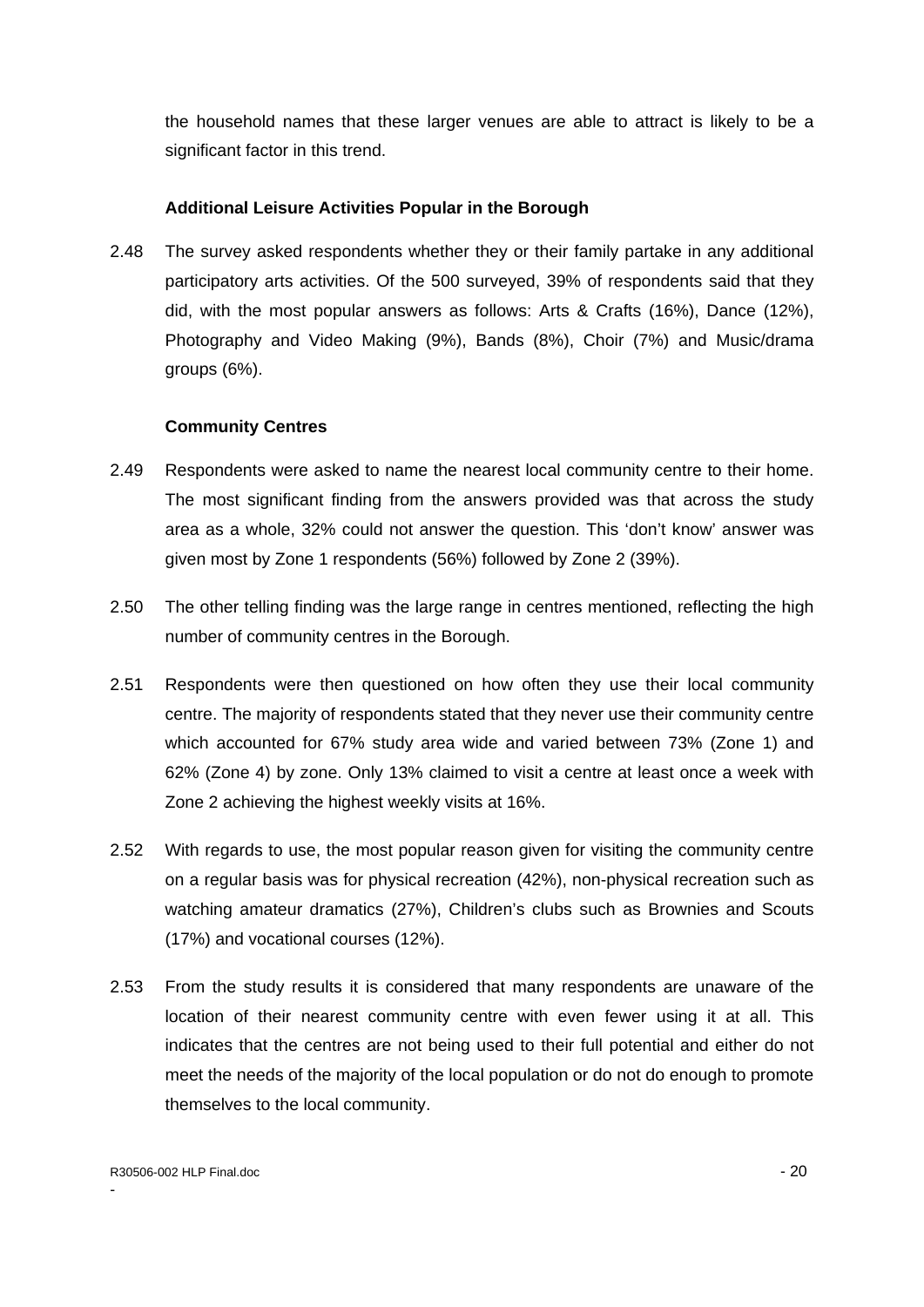2.54 On the basis of the above, respondents were asked whether anything could be done in order to improve their local community centre. While the majority of respondents stated that they didn't know (62%) the next most popular answer was 'do nothing' (11%). This response was most popular in Zone 1 (19%) and Zone 2 (12%). Other answers included 'more facilities' (in terms of improving on the range and number available) which was given by 11% of respondents in the four zones. In Zones 2 & 3 there was also call for better quality facilities and in Zone 4 it was considered that better advertisement of the available facilities was required.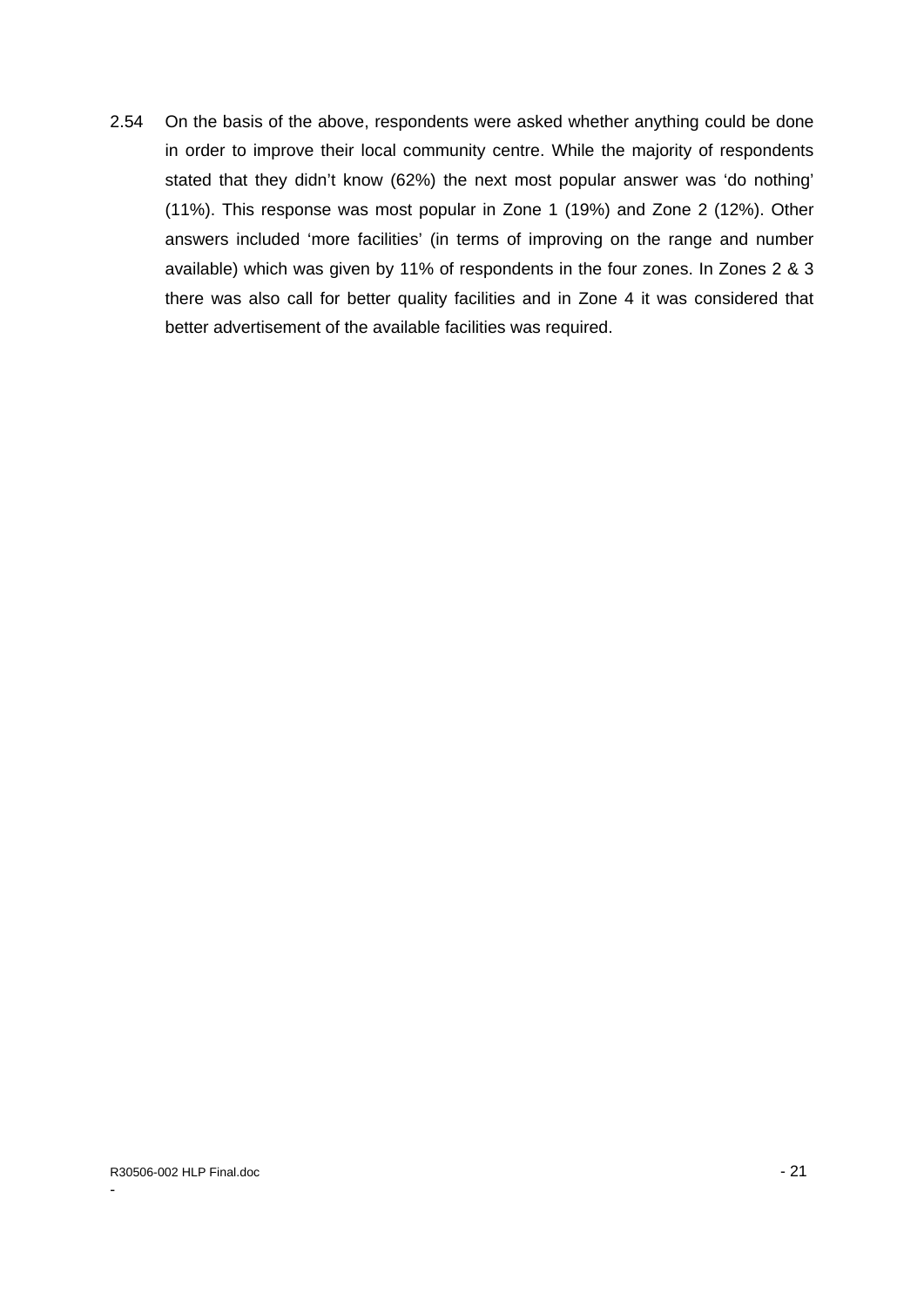#### **3.0 NEW LEISURE FACILITIES**

- 3.1 The survey asked respondents what new leisure facilities they would like to see in their local area. For the study area overall the most popular answer was swimming pool (17%) followed by Youth Club (12%), health & fitness club (10%) and cinema (5%). However, the new facilities desired varied by zone with the individual results by zone as follows:
	- **Zone 1:** The majority of Zone 1 respondents would like to see cinema facilities  $\bullet$ (13%) followed by tenpin bowling (11%), youth club (11%) and a health and fitness club (6%).
	- **Zone 2:** The two most popular leisure facilities which Zone 2 residents would like to see in their local area is a swimming pool (9%) and a health and fitness centre (9%). The next most frequent answers were Youth Club (8%), children's play area (7%) and cinema (6%).
	- **Zone 3:** Zone 3 residents would most like a new swimming pool (41%) to be provided within the local area which was followed by a health and fitness club (21%) and a youth club (20%).
	- **Zone 4:** A swimming pool (17%) was the most widely suggested new facility by Zone 4 respondents followed by a youth club (12%).
- 3.2 From the above data, it would appear that with the exception of Zone 1, a swimming pool is the most desired new leisure facility within the local area. A youth club was also suggested by every zone indicating that people feel that there is a lack of such facilities for the younger population.

#### **Provision of New Leisure Facilities**

3.3 In terms of the provision of the new leisure facilities respondents were asked whether they agreed or disagreed with four separate statements. There were five ratings with 1 being strongly disagree and 5 being strongly agree. The results were as follows: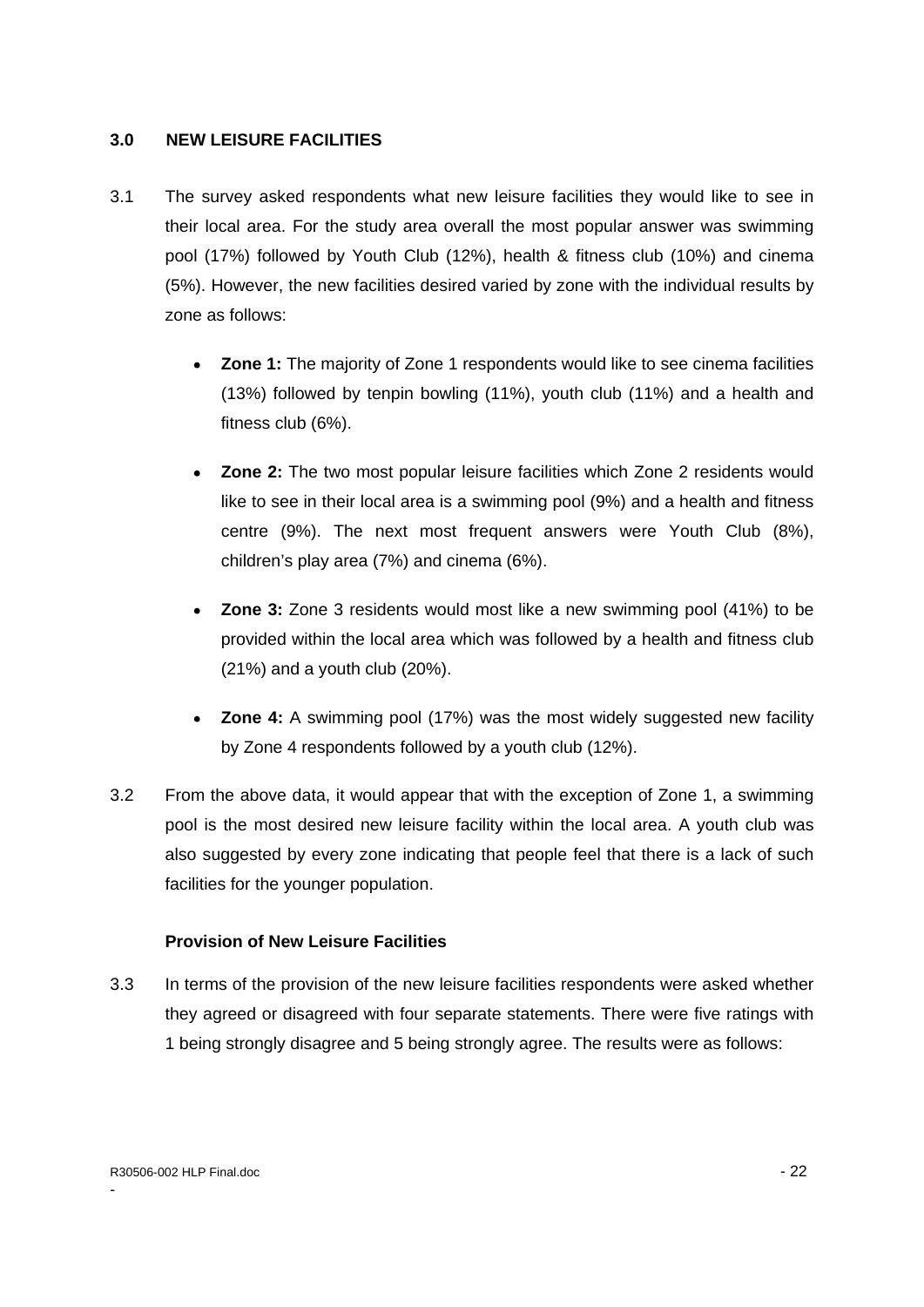Statement 1: I prefer to go to single use, purpose built leisure venues

3.4 The spread of results was very similar between the four zones and therefore looking at the study wide results 45% of respondents stated that they had no view on the above. However, 12% strongly agreed, 17% agreed, 13% disagreed and 13% strongly disagreed. Therefore, it is considered that there is no one strong view held by the local population regarding whether venues should be purpose built for a single use or not and is likely to be something they would have a stronger view upon on a case by case basis rather than in general terms.

Statement 2: I think it is a good idea to open up facilities in schools for the wider use of the community

3.5 Over the study area as a whole 52% of respondents strongly agreed with this statement and a further 34% agreed. Therefore, it is considered that there is a general consensus for existing school buildings to be better utilised by the local community as a whole which could include evenings, weekends and holiday periods.

Statement 3: It is better when developing new leisure facilities to provide a wide range of different types of facilities in a single location.

3.6 Overall, the respondents of the study replied in the positive to this statement with 54% strongly agreeing and 35% agreeing. Therefore, it is considered that the majority of the local population would like to see a variety of leisure facilities within a single location. The contract of the contract of the contract of the contract of the contract of the contract of the contract of the contract of the contract of the contract of the contract of the contract of the contract of the

Statement 4: I think community centres should be better utilised for a wider range of leisure uses.

3.7 The survey wide results suggest that the respondents agreed with the above statement with 45% strongly agreeing and 36% agreeing. It is therefore considered that the majority of people believe that the existing community centres could be better utilised. This also corresponds with the previous 'community centres' section which revealed that few people currently visit their local centre which could be attributed to the range of uses currently on offer in these venues.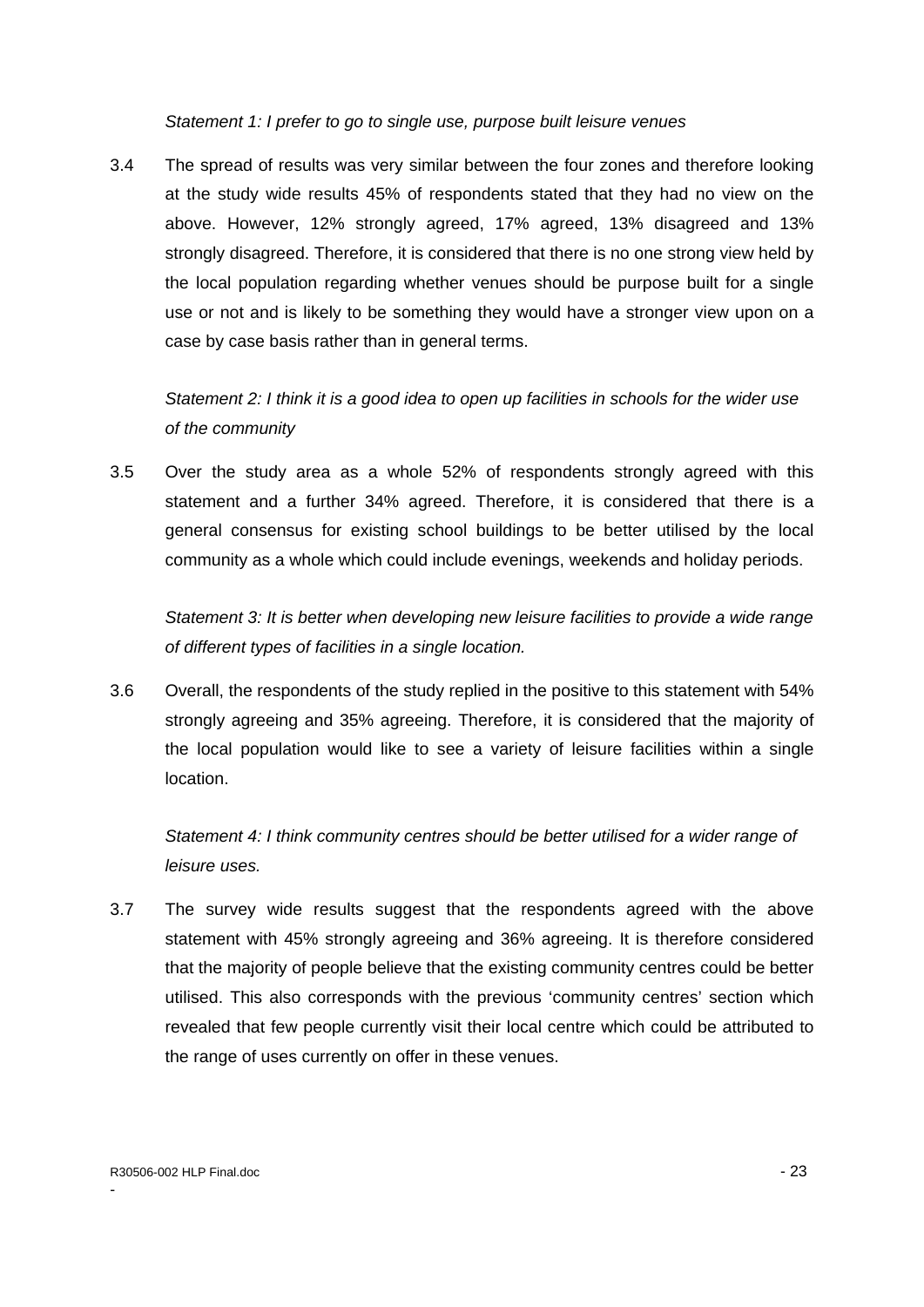#### **4.0 SUMMARY**

4.1 The telephone survey results of 500 households in the Borough have been analysed to assess leisure usage patterns within the Borough.

#### **Cinemas Contract Contract Contract Contract Contract Contract Contract Contract Contract Contract Contract Contract Contract Contract Contract Contract Contract Contract Contract Contract Contract Contract Contract Cont**

4.2 Cinema usage within the study area was high and the retention of these visits within the Borough was also considered to be strong. It appears to be the most popular indoor leisure activity along with swimming. Zone 3 had the lowest visitation rate within the study area although only 5% of Zone 3 respondents would like to see a new cinema within their local area. However, 13% of Zone 1 respondents would like to see a cinema within their local area, potentially reflecting the fact that residents in the north of the Borough have to travel the furthest to reach a multiplex cinema.

#### **Theatres**

4.3 Theatre visitation within the Borough currently stands at less than 50% of which the majority of visits occur outside the Borough to venues within Cardiff and London. Only 5 respondents (1%) in the study area as a whole stated that they would like to see additional theatre facilities within the Borough. Therefore it would appear that there is no significant demand for further facilities at the present time.

## **Nightclubs**

4.4 Nightclub usage amongst the respondents was relatively strong at 26% given that it is age restrictive to a certain extent. Those using nightclubs tended to visit Cardiff and Pontypridd. Only 0.6% of respondents within the study area stated that they would like to see additional nightclub facilities within the local area and therefore it is considered that demand does not currently exist to support additional facilities at the present time.

#### **Bingo**

4.5 Bingo usage was strong within the study area at 15% of respondents participating. There was no specific favoured venue, with people tending to use their nearest facility which meant the majority of visits stayed within the boundaries of the Borough. No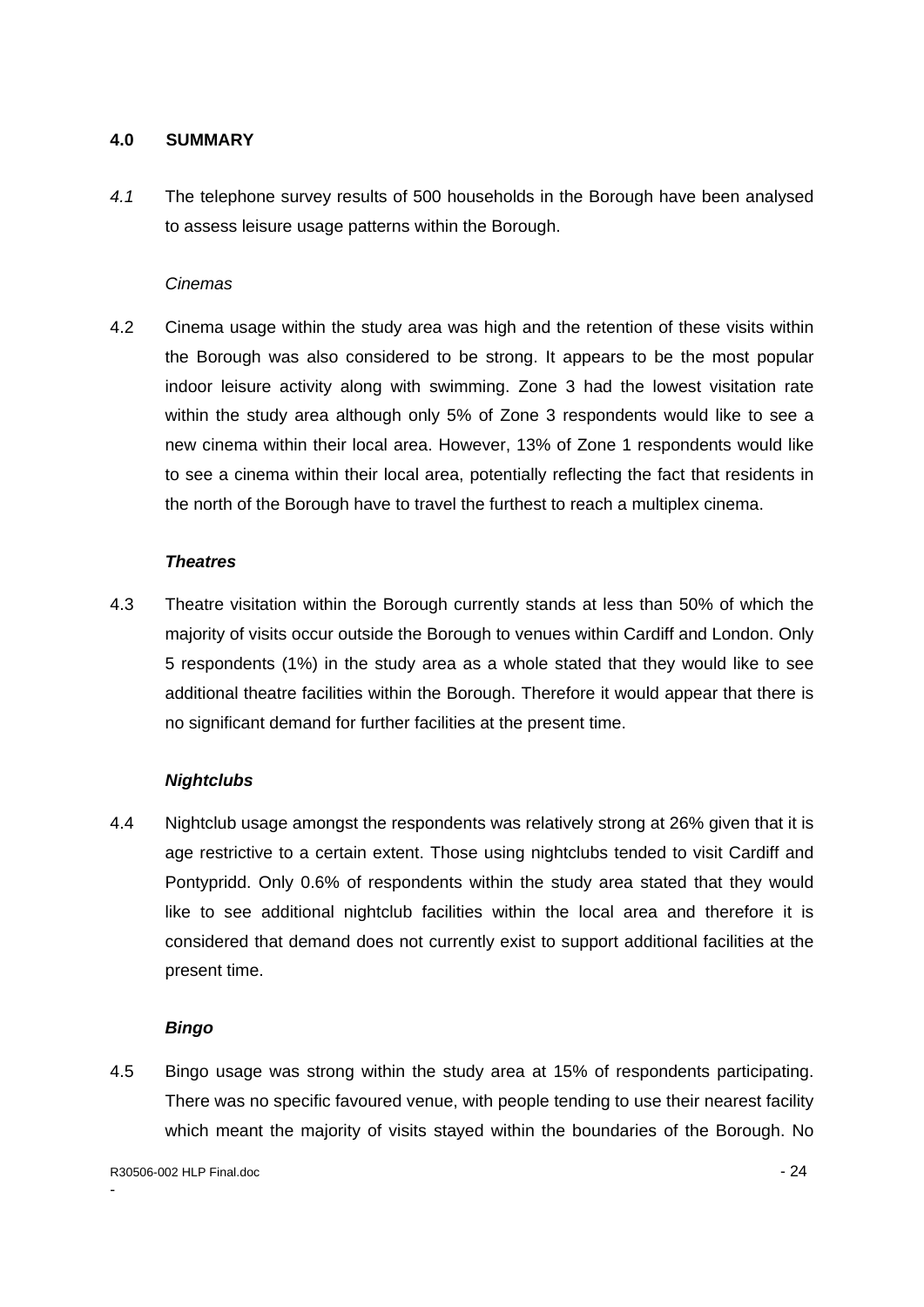respondents stated that they would like to see additional bingo facilities within the Borough and therefore coupled with an already high participation rate it is considered that demand does not exist for further facilities at the present time.

## **Health & Fitness Clubs**

- 4.6 There was a relatively high usage of health and fitness clubs within the Borough with the majority of respondents opting to use Council run facilities within their immediate local area. However, based on the popularity of the JJB facility within Merthyr for Zone 1 respondents, it is considered that this could be a reflection of the lack of
- private clubs within the Borough.<br>4.7 For the study area as a whole, 10% of respondents would like to see additional health and fitness facilities within the local area with the highest demand coming from Zone 3 (21%) and Zone 2 (9%). It is therefore considered that demand exists for additional
- health and fitness facilities within the Borough.<br>4.8 The respondents generally rated the existing Council run facilities as predominantly good.
- 4.9 It is considered that if new facilities are provided, private clubs could be accommodated such as Fitness First, JJB etc with the most appropriate locations, based on the survey results, being Zones 2 and 3.

#### **Tenpin Bowling**

- 4.10 Tenpin bowling usage within the Borough was reasonable at 38% with the majority using the Borough's existing bowling facilities in Nantgarw and Rhondda. Despite being located in a different zone, the highest visitation to these facilities came from Zone 1, whose respondents (10%) also indicated a desire for additional facilities to be provided within the local area.
- 4.11 Therefore, it is considered that demand exists for additional tenpin bowling facilities within the northern part of the Borough with the most appropriate location considered to be Aberdare.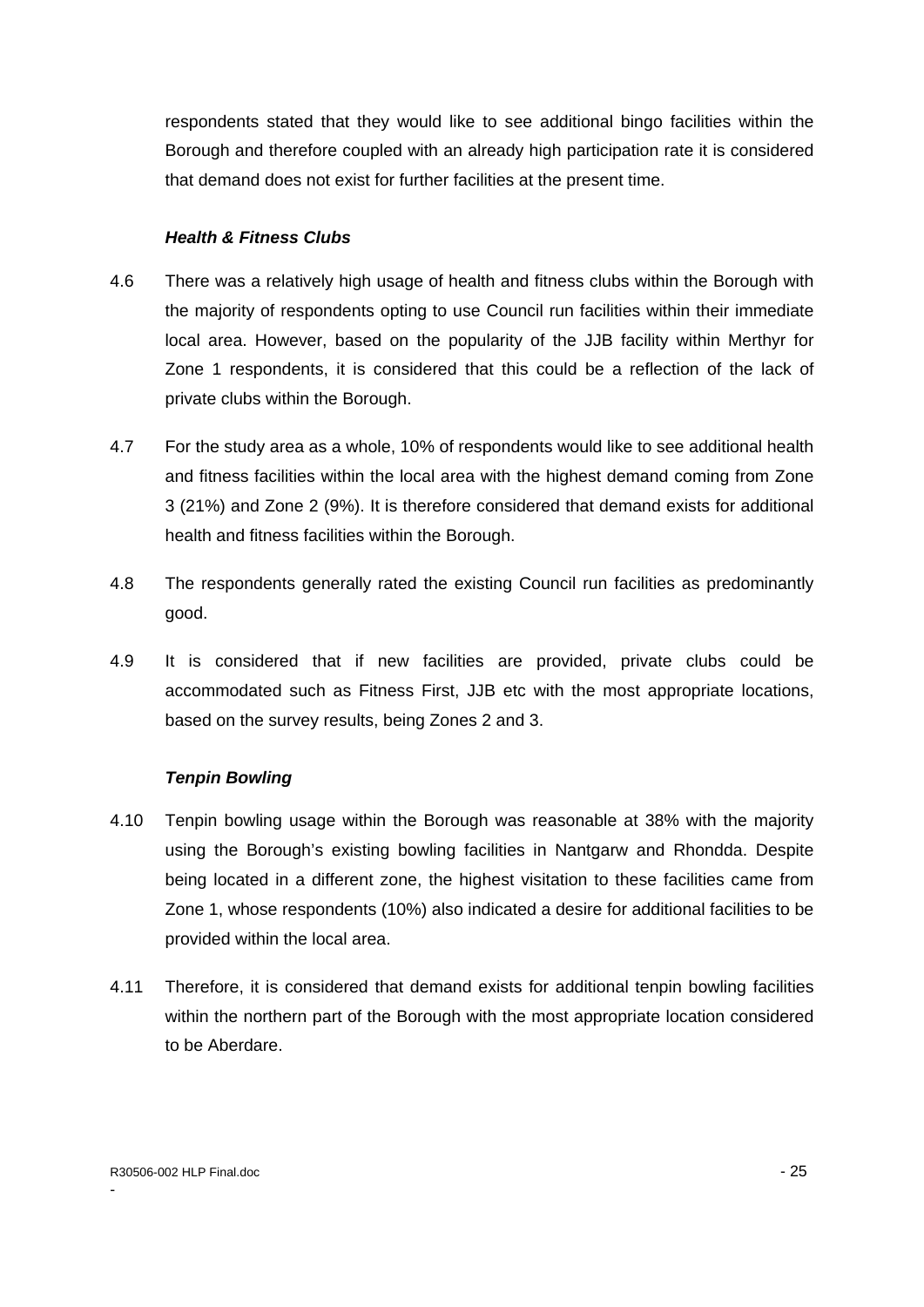- 4.12 Swimming pool usage within the study area was relatively high at 56% with the most visits occurring in Zone 1 and the least in Zone 3. The majority of people tended to use Council run facilities within their immediate local area. From the survey, there was a great desire for additional facilities within Zone 3 (40%) (which tallies with the existing low usage) and Zone 4 (17%).
- 4.13 It is considered that local residents would like to see additional swimming facilities with the Borough and therefore it is considered that the most appropriate locations would be within the Zone 3 area followed Zone 4.

#### **Dance Studios**

4.14 Dance studio usage was generally low within the Borough at only 8%. Those who use the facilities tend to use the amenities within the local area. From the survey results 2% of respondents stated that they would like additional dance facilities within the Borough with the majority coming from Zone 4. Therefore, it is not considered that there is a great demand for new dance facilities within the area.

#### **Live Music Venues**

**Swimming Pools**<br> **Swimming Pools**<br> **Swimming nool usage within the study area was relatively high at 56% with the most was to countring in Zome 2 and the lotsel in Zome 3. The majority of poolpt tended to use Querel run f** 4.15 A relatively large proportion of respondents visit live music venues although the majority of these venues are the very large facilities such as the CIA and the Millennium Stadium within Cardiff. No respondents stated that they would like additional live music venues within the Borough and it is considered that due to the local competition in Cardiff, Swansea and Bridgend it would be difficult to provide a competitive and viable venue within the Borough.

#### **Community Centres**

- 4.16 Within the study area 39% of respondents use their local community centre although 32% of the local population did not know where their nearest centre was. It is considered that currently these centres are underutilised by the resident population.
- 4.17 Residents did not have strong views on potential improvements to community centres, although there was a very positive response to the suggestion that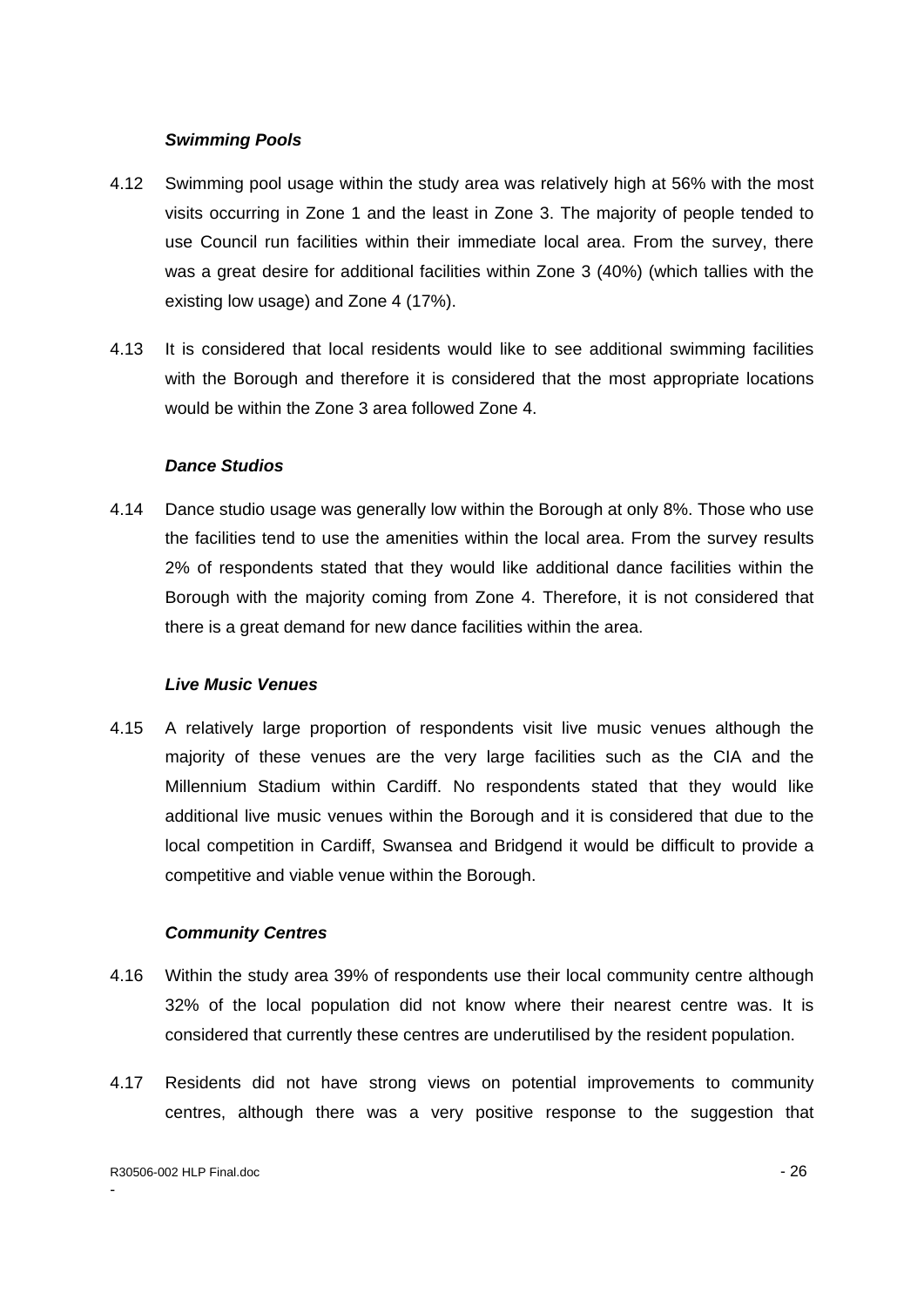community centres should be better utilised for a wider range of leisure uses. The most common usage of existing community centres was for physical recreation.

### **Youth Club**

4.18 Apart from a swimming pool the most desired leisure facility within all four of the zones was a youth club or similar facility for the younger population. It is therefore considered that this is a need which is not being met despite a high demand. Such a use could be accommodated within the existing community centres in some of the local areas.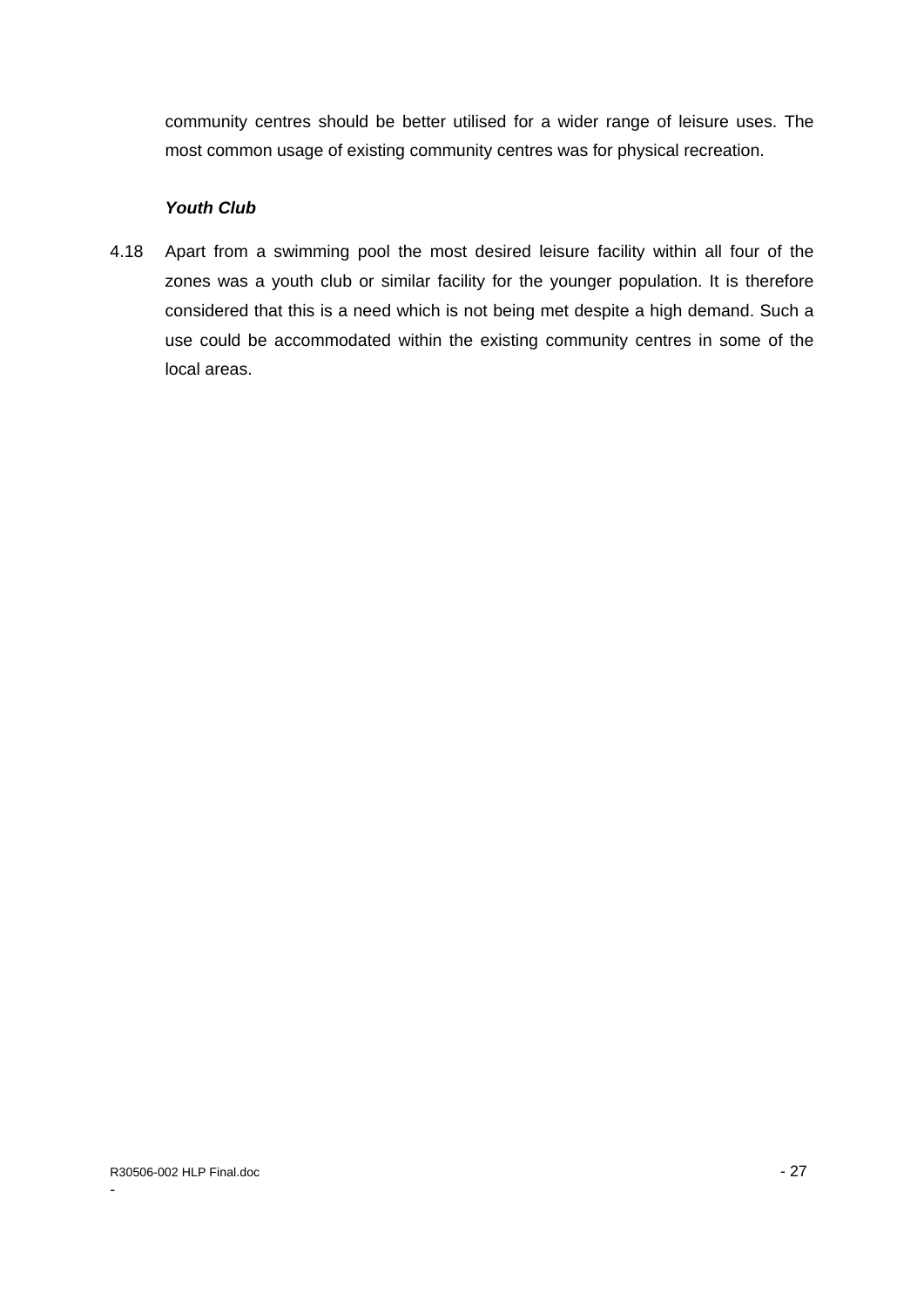## **Appendix A**

Household Survey Results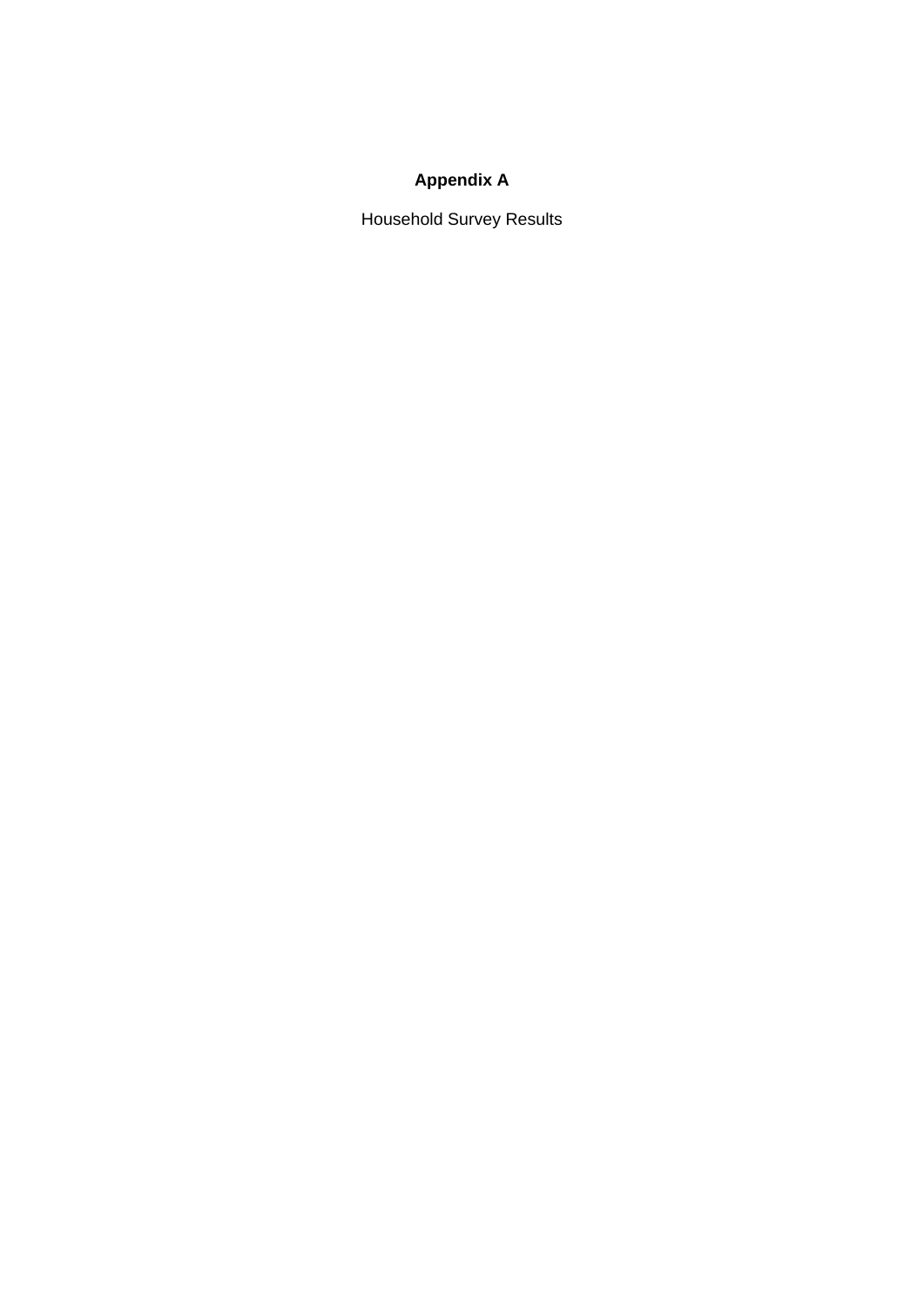## **Appendix B**

Survey Area Plan